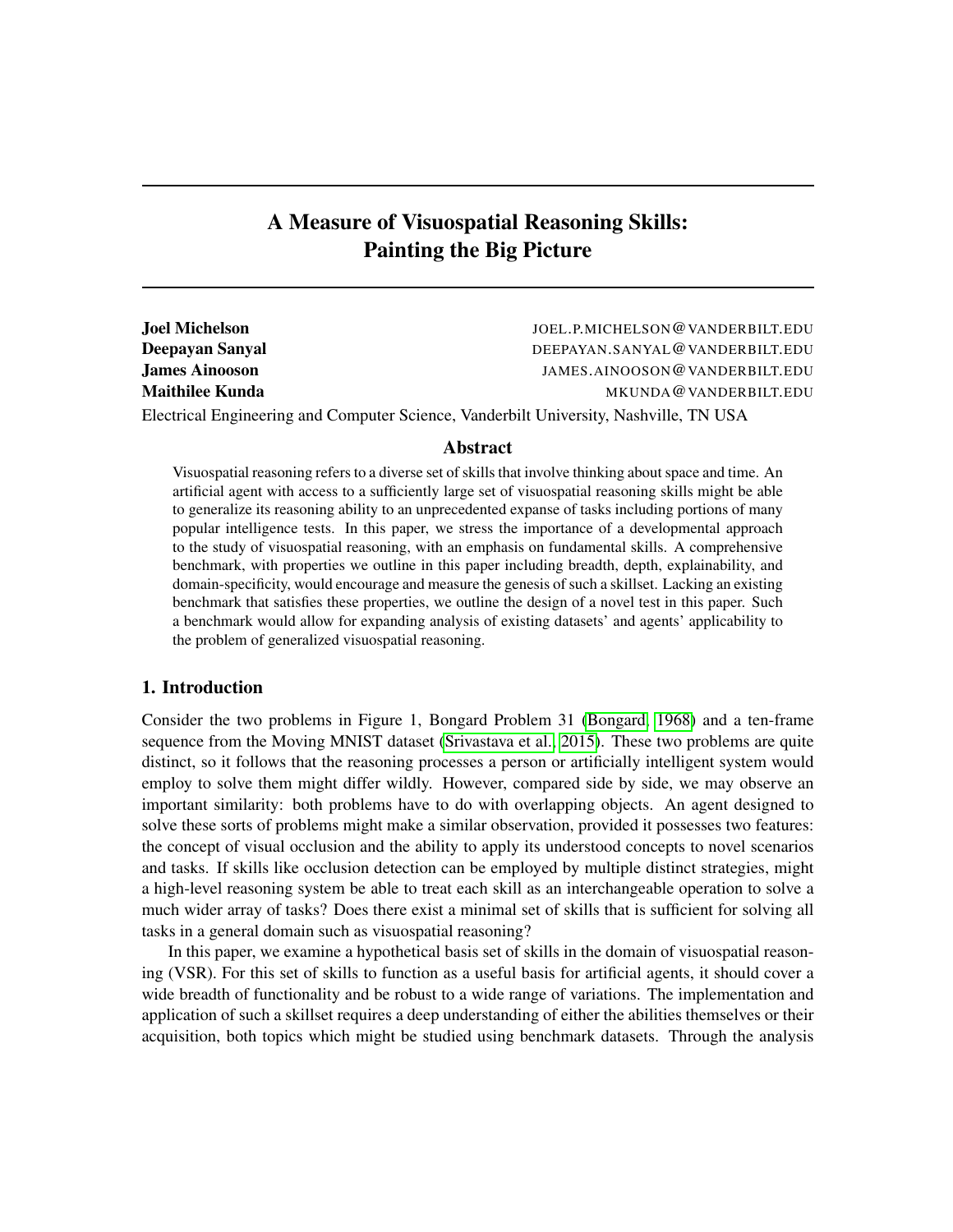

Figure 1: Left: Bongard Problem #31 [\(Bongard, 1968\)](#page-15-0). The goal of this problem is to identify the rule that distinguishes the set of images on the left from the set on the right. Right: A 10-frame sequence from the Moving MNIST dataset [\(Srivastava et al., 2015\)](#page-17-0). The goal of this problem might be predicting the appearance of the next frame in the sequence.

of benchmarks and the skills they beget, we intend to construct a framework for the discussion of solving VSR from a developmental perspective. The specific contributions made in this paper are:

- We define requirements for the developmental measurement of basic VSR skills, including breadth, domain specificity, depth, and explainability.
- We review existing VSR benchmarks in terms of the four requirements listed above and find that none fully and completely meet all four.
- We propose a new benchmark whose purpose is to address the problem of bestowing artificial agents with basic, expressive VSR skills. Its design aims to improve on certain characteristics we highlight in the above benchmark tests.
- We enumerate several novel applications for which our benchmark could find use, including dataset training evaluation, factor analysis in cognitive systems research, and larger-scale empirical analysis of prior lines of knowledge-based AI research, for instance qualitative spatial reasoning systems.

### 2. Visuospatial Reasoning

A meteorologist analyzes images showing the direction of wind flow and temperatures across the globe and then visualizes what might happen in the future. The curves in the dashed lines tell a foreboding story: two fronts are going to create a storm. Knowing it will be a long night at work, the meteorologist makes a cup of coffee, paying careful attention to its color while pouring in milk to obtain just the right amount of creaminess. The common thread tying these reasoning processes is that they involve visuospatial reasoning, or reasoning about space and time. In humans, visuospatial skills can be driven by a variety of modalities, including vision and touch. In both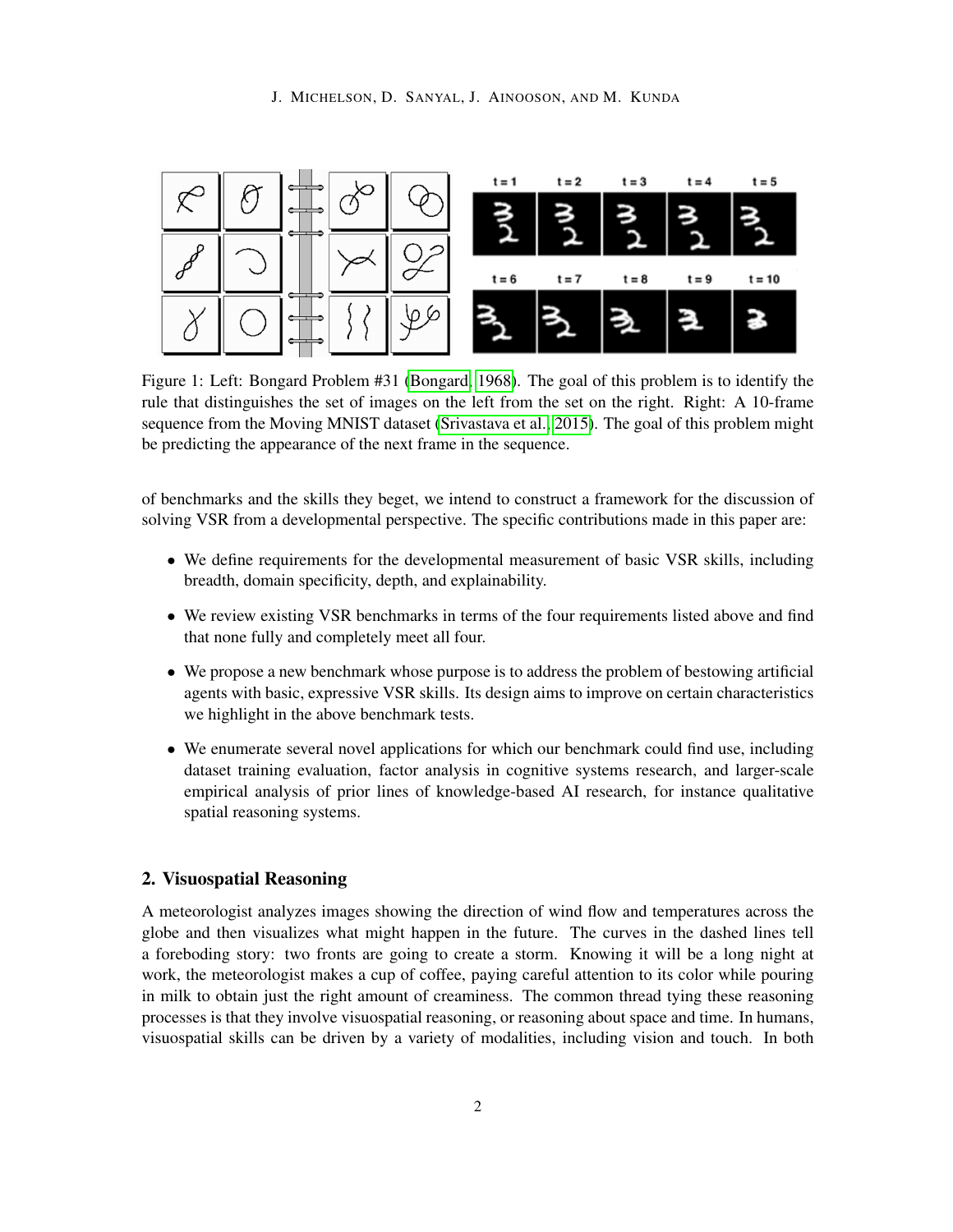these spatial-temporal modalities, the underlying representations are capable of encoding spatial information as experienced in those modalities.

We focus specifically on skills which preserve spatial properties as experienced by a *visual* reasoning agent. We define a VSR skill to be a function whose input and/or output spaces involve visual images, and whose mappings capture visuospatial regularities including perceptual organization and transformation. Examples of VSR skills include recognizing lines formed by multiple individual objects, rotating the mental image of an object, and isolating signal from noise from an image. Note that while the recognition of rotation would be considered a VSR skill, so too would the mental rotation of objects according to our definition.

There are two broad categories of approaches that have been taken to study visuospatial reasoning in humans: top-down and bottom-up [\(Tversky, 2005\)](#page-18-0). In the top-down approach, visuospatial reasoning is studied as an accessory to complex cognitive processes, while in developmental approaches the mechanisms and representations of the low-level skills are studied. A similar analysis of computational approaches to study VSR indicates that a large amount of focus has been given to top-down approaches while relatively less focus has been given to developmental approaches. For example, one application of visuospatial reasoning that has been extensively studied in AI is intuitive physics reasoning [\(Bakhtin et al., 2019;](#page-15-1) [Allen et al., 2019;](#page-15-2) [Wu et al., 2016\)](#page-18-1). A computational system which displays competence in this domain needs to have some understanding of spatial properties of the world in which the tasks are set. These tasks do not, however, let us directly study the building blocks which drive VSR. A set of tasks which *does* can be found in [Han et al.](#page-16-0) [\(2020\)](#page-16-0), which focuses on a specific subset of VSR skills: conversion between two- and three-dimensional visual representations. The design of tasks in this dataset allows researchers to measure and understand specific skills in detail without having to worry about the various tasks in which the skills may be employed. In this paper, we examine the developmental approach to the study of VSR, i.e. we aim to study the different VSR skills which form the basis for different cognitive processes.

Our primary motivation is to discover what drives visuospatial reasoning. To find out, we must explore the ways in which VSR skills may be expressed computationally. In other words, we require both the language to describe these skills at their most basic level and the ability to measure their existence in artificial agents. In humans, there are several different ways to distinguish between cognitive abilities that are described by psychometric, cognitive, and neurological differences. For example, [Linn & Petersen](#page-17-1) [\(1985\)](#page-17-1) present three distinct spatial skills displayed by humans and present psychometric and cognitive rationale for having such distinctions. Similarly, the existence of *what* and *where* pathways of visual perception [\(Haxby et al., 1994\)](#page-16-1) provides a method of distinguishing between different skills based on neurological organization. While dealing with computational systems, neurological differences become less important relative to cognitive differences, which are based on functionality and representation.

Various intelligence tests like the Leiter-R [\(Roid & Miller, 1997\)](#page-17-2) allow for testing of human proficiency in different skills based on the distinctions described above. Designing computational systems for these tests could allow researchers to study and reason about different facets of cognition which contribute towards proficiency, but these tests are hardly useful for evaluating the generalizability of computational systems' skills. Such tests are simply too small and too uniform.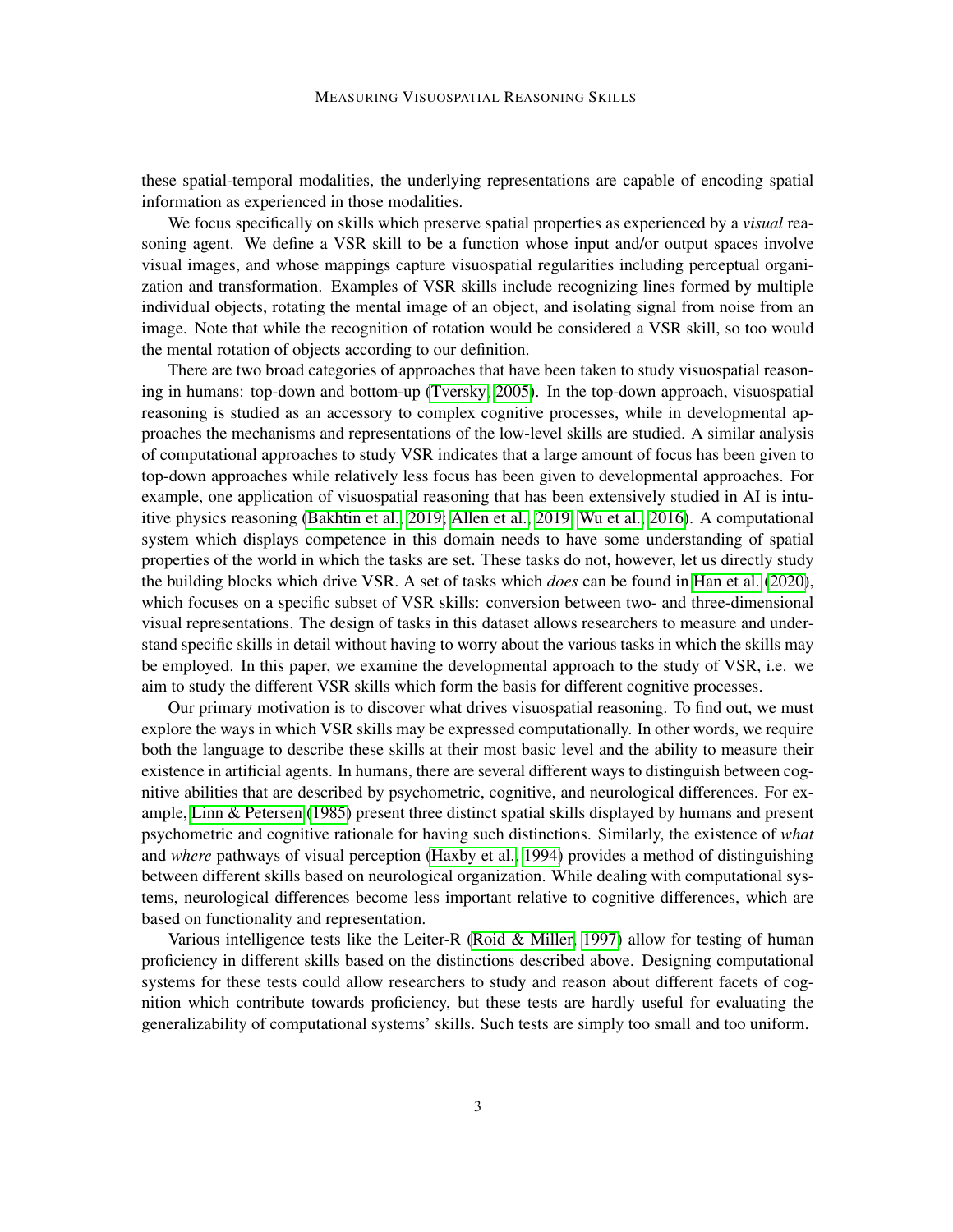# 3. Benchmarking Visuospatial Reasoning Skills

Benchmarks like the ImageNet Large Scale Visual Recognition Challenge [\(Russakovsky et al.,](#page-17-3) [2015\)](#page-17-3) have grown to be a driving force in the field of artificial intelligence. They encourage the development of new techniques and offer platforms for comparing existing techniques. Significant progress has been made towards solving important AI problems due to the existence of such benchmarks, though they admittedly introduce challenges to the field as well [\(Langley et al., 2011\)](#page-17-4).

In this section, we describe four dimensions along which to evaluate benchmarks for measuring an artificial agent's VSR skills. In Section 4, we examine a number of existing benchmark datasets with respect to these qualities and discuss their applicability to the problem of understanding general VSR. Note that there exists a large number of universally desirable benchmark qualities that are not specific to developmental VSR and are not discussed at length in this paper. For example, test answers should not be easily found by cheating, the test should be universally applicable to any intelligent system, and its results should be meaningful, i.e. scoring well on the test is an indicator of proficiency at the given task.

# 3.1 Breadth

The breadth of a benchmark is, simply put, the number of unique skills that it tests for. Although the classification of individual skills depends upon the granularity at which one describes a problem, several distinctions of skills are useful for discussion. The most apparent sign of a dataset's breadth is its requirement of skills belonging to numerous categories.

Visuospatial reasoning skills make up a broad set of diverse functionality. Functionality is perhaps the most discrete distinction that can be made, and it has the most relevance to cognitive systems research. The functional description of a skill includes that skill's input and output types. These types could be any kind of knowledge representation, including images, videos, threedimensional models, and symbolic descriptions. For example, the *perceived mirroring* function might determine whether part of an image is mirrored about some axis and would return a symbolic representation of that information. The *generate mirror* function might take two images: a



Figure 2: A number of different visuospatial skills to represent the breadth of the Core Knowledge of Geometry odd-one-out test [\(Dehaene et al., 2006\)](#page-16-2). These skills belong to four categories. Top, from left in groups of two are geometrical figures, topology, and metric properties. The bottom row all belong to geometrical transformations. The correct answer for each item is outlined in red.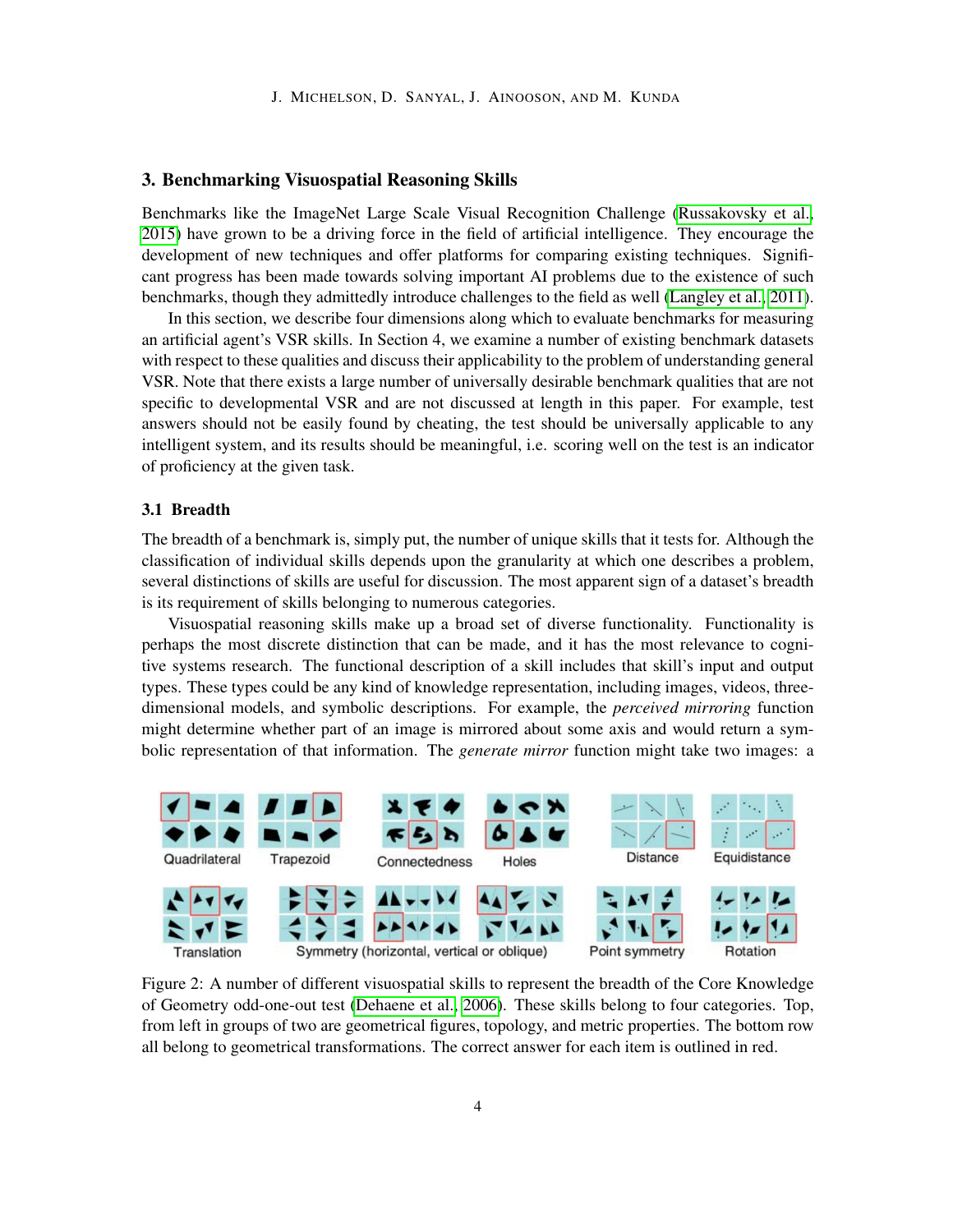sub-image to be mirrored and an axis of symmetry, and would return a new image with the correct mirroring about the axis. The functional distinction of skills produces many such symmetrical function pairs, often with one being *receptive* and the other *expressive*. Are such skills truly unique? It is not difficult to imagine that they could share much of the same low-level machinery.

[Newcombe & Shipley](#page-17-5) [\(2015\)](#page-17-5) make an alternate distinction by which skills may be classified. They define a typology of mental imagery skills that divides the set along two axes: *intrinsic* versus *extrinsic*, and *static* versus *dynamic*. Intrinsic skills refer to the identification of features of individual objects such as shape, color and convexity. Extrinsic skills reason about relations between multiple objects, such as their spatial relationships. whereas the distinction between static and dynamic skills is based on the requirement of time-variant representation. The perception of relative sizes of two objects is thus a static skill, while mental transformation of objects following imagined motion vectors is dynamic. However, even with such typologies, the organization and taxonomy of the full breadth of VSR skills is still very much an open question. As such, a systematic review of benchmarks' breadth will inevitably be largely subjective. In our review, we tend to focus on Newcombe's typology, the apparent diversity in the benchmark's description, and the (subjectively determined) requirement for perceptive and/or generative skills.

### 3.2 Domain specificity

A caveat we must keep in mind when advocating for maximal breadth is the requirement to only measure skills in which we are interested. Given their wide variety and applicability, VSR skills tend to find use in conjunction with skills of completely different classes, rendering this requirement difficult to accomplish. An important facet of designing benchmarks is the separation of these non-VSR dependencies from the tasks themselves. This segregation is particularly important for the satisfaction of our objective of facilitating benchmarking of VSR from a developmental perspective; the required inclusion of another domain means an intelligent system's performance is contingent on its skill in the other domain.

Many VSR benchmarks *require* the use of either high-level reasoning or natural language in addition to visuospatial reasoning in order to solve test items. [Bottou](#page-15-3) [\(2014\)](#page-15-3) defines *reasoning* as "algebraically manipulating previously acquired knowledge in order to answer a new question". Benchmarks which require the use of symbolic reasoning, however, have limited usage in evaluating low-level skills because these skills, while necessary, are not sufficient to demonstrate proficiency. Many seemingly low-level VSR skills might involve symbolic reasoning, so we restrict our benchmark search to the latter operative word, *"new"*. Tests that may be solved by a single, sufficiently low-level solution algorithm will be described as being low-level.

To measure systems' abilities to answer new questions, datasets like ARC [\(Chollet, 2019\)](#page-16-3) need wide varieties of tasks. VSR happens to be an excellent domain in which these tasks may be found. For many of the same reasons, datasets with wide varieties of VSR tasks often involve NLP. If an agent is meant to perform a highly expressive task, it follows that its communicative skills should be at least as expressive.

In our evaluation of existing benchmarks, domain specificity is typically easily observable, especially in the case of NLP-related tests. The low-level reasoning requirement, admittedly defined vaguely, is subjectively identifiable by a test's uniformity, notably at odds with the aforementioned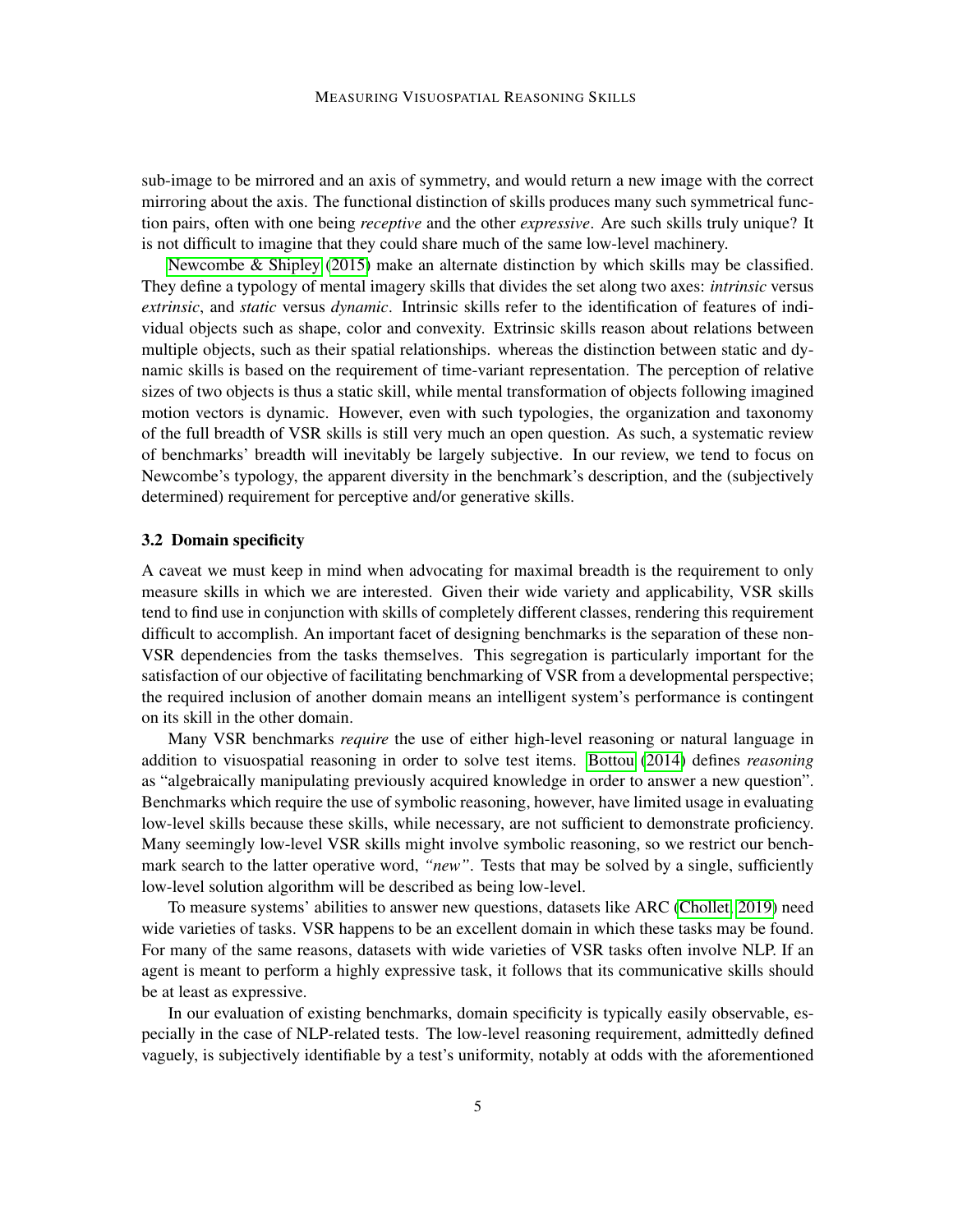Breadth requirement. Partitioning a test into sufficiently described sub-tests alleviates this discrepancy, as a diverse test with such divisions (each being solvable by a single low-level algorithm) satisfies the low-level requirement.

# 3.3 Depth

The skills encompassed by VSR are characterized by their ubiquity and robustness, so a strong VSR system must have a *deep* understanding of each skill. When we discuss the depth of a dataset, we are referring to a breadth of factors beyond the primary array of skills that the dataset is designed to capture. Rotation, for example, may be applied to any imagined object, about any origin, in any direction. Robustness may also refer to the recognition and generation of visual features: a circle with a bite taken out of it is no longer a literal circle, but only without the gestalt reasoning required to compartmentalize the concepts of circle and bite.

Depth can be likened to generative factors in disentanglement datasets: a deep dataset contains many factors, and it also varies them as much as possible. Deep datasets are common in deep learning; a generalizable concept may be learned most easily with many varying examples along a sufficiently densely sampled target distribution. The ubiquity of VSR skills means that VSR system should have maximal transferability of its skills; its target distribution is as large as possible. Matching that target distribution is a lofty goal that any training dataset short of the human experience can only approach. We may characterize the depth of datasets and systems with two factors: the number of axes of variation and the density of the sampling in the space those axes define. Such factors



Figure 3: A demonstration of depth: one skill, 2D planar rotation of the central object, applied in four distinct scenarios. Left to right: an irregular shape, a dashed outline of a polygon, a red rectangle with two static triangles, and a modified version of *Earthrise* [\(Anders, 1968\)](#page-15-4).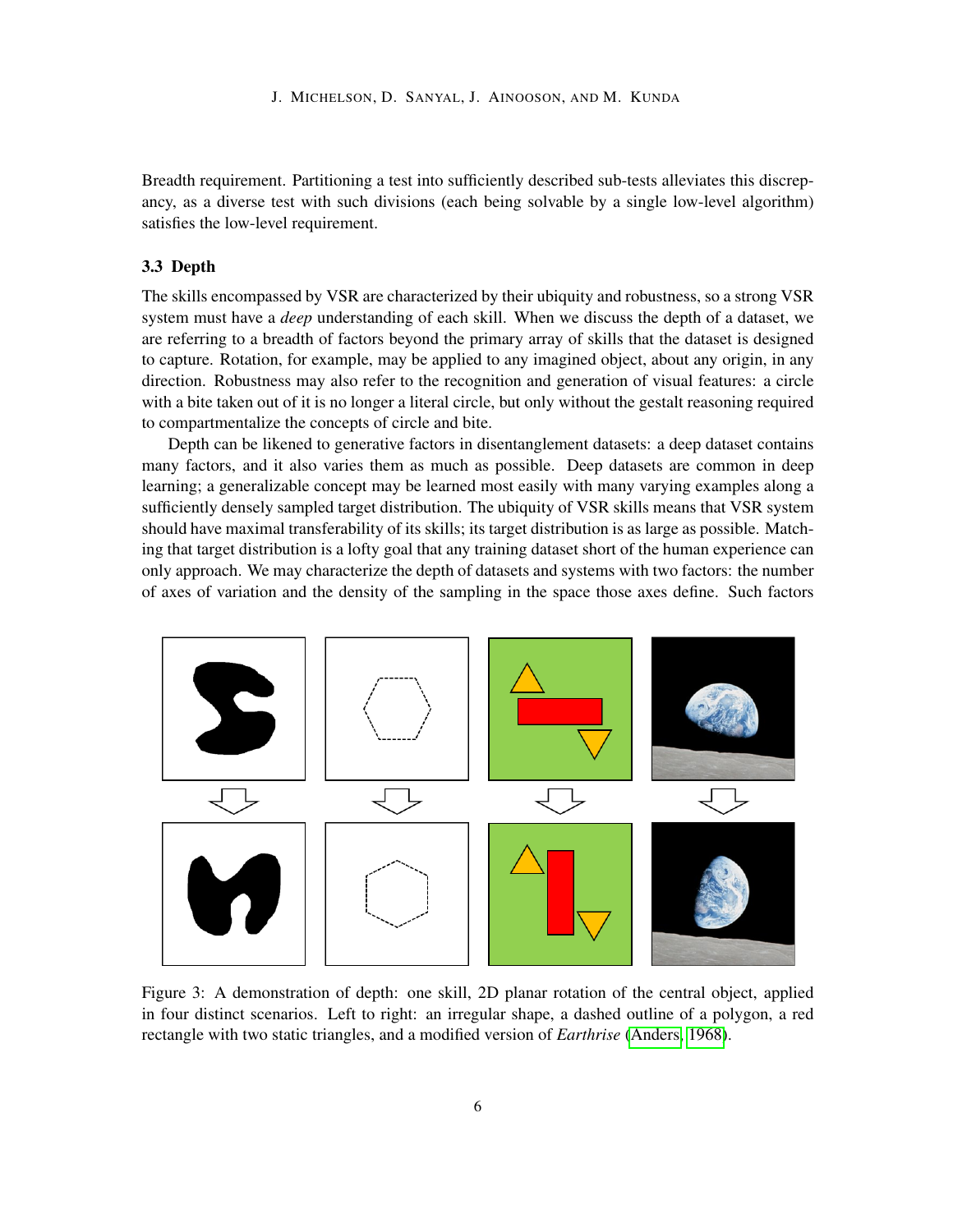are difficult to measure, so in our review we use the number of items and test descriptions to guide subjective comparisons of tests' depth. When publishing our own benchmark, we plan to explicitly characterize its breadth for future ease of comparison, and we encourage other researchers to do the same.

### 3.4 Explainability

While human VSR can incorporate skills in all kinds of strategies, many VSR datasets end up being closely tied to a set of solution methods. Cognitive architectures designed to exhibit human-like behavior might also use varieties of strategies, so it is important that benchmarking not favor any particular solution method. Factor analysis allows test designers to enumerate unobservable *factors* that affect performance on tests based on the empirically determined relationships between items in individuals' testing. In Section 3.2, we note the importance of breadth of skills; that each *type* of skill should be represented in addition to a large number of skills. Despite the difficulty of skill classification, any amount of typological scoring has the potential to help researchers understand their systems' abilities and deficiencies. Likewise, in Section 3.3, we bring attention to the number of axes of variation, and the amount of variation along each axis in intelligence tests. Just as with skills, a dataset might display individual scores—or features such as the standard deviation of score—for each problem variant. If a test set contains many visual styles, for example, it would be useful to know when an AI system succeeds at problem solving with one style but fails with all others. This kind of feedback is particularly useful for ablation studies, in which researchers study the necessity of individual components of AI systems.

Interpretability is a growing problem in the field of artificial intelligence, especially given recent trends in deep learning [\(Chakraborty et al., 2017\)](#page-15-5). An ongoing effort attempts to interpret *black box* models' skills and strategies. We find in our review that tests tend to ignore the potential for explainablity-directed scoring, since researchers may dissect and analyze their systems' individual responses to questions. To facilitate explainable research of fundamental skills, benchmark tests with private test sets such as ARC [\(Chollet, 2019\)](#page-16-3) and the novel benchmark proposed in Section 5 of this paper should strive to make up for the want of this ability. In our review of existing benchmarks, we identify primitive explainability with the presence of sub-tests and enumerated skills.

# 4. Survey of Benchmarks for VSR

In this section, we examine a number of VSR and VSR-adjacent datasets, tests, and environments in the domains of psychometrics, intuitive physics, dimensional projection, goal-driven, QSR, and linguistic VSR. Each subsection in this section contains a small sampling of representative tests; a more thorough review may be found in the online supplemental material<sup>[1](#page-6-0)</sup>.

<span id="page-6-0"></span><sup>1.</sup> Online appendix: <https://github.com/aivaslab/vsr-benchmark-review>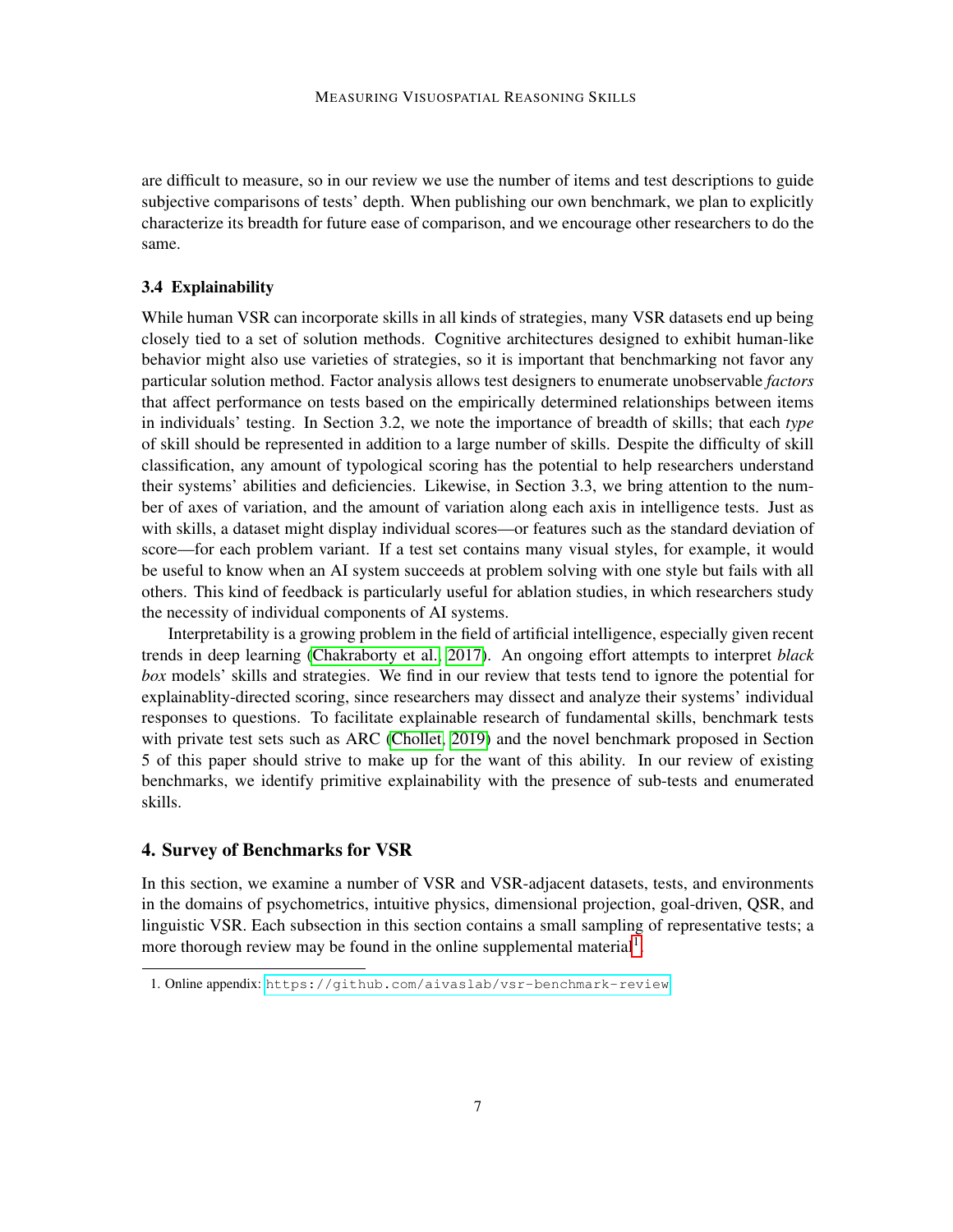#### J. MICHELSON, D. SANYAL, J. AINOOSON, AND M. KUNDA

<span id="page-7-0"></span>

Figure 4: A problem in the ARC public validation set. Left to right: example input, example output, test input, test output generated by an AI program. For this problem, more unshown example inputs are provided. Due to ARC's all-or-nothing scoring, this AI-generated output would receive a score of zero despite missing only a single aspect of the problem's form: that red input pixels correspond to output corners, not arbitrary positions along the red lines.

# 4.1 Psychometric Tests

We would like to draw inspiration from psychometrics, or the study of measuring information about individuals such as skills and knowledge. Often such tests have impressive breadth or explainability in order to capture skills' generalizability in human lives. A number of psychometric tests study VSR skills, but since they are primarily intended for humans, they tend to make certain assumptions that hinder their use for artificial intelligence, the primary assumption being the immense amount of prior knowledge acquired over a typical human's lifetime. Many intelligence tests assume that an individual cannot take the same test twice, so for fair comparison these should be unknown to both algorithm and programmer prior to evaluation.

Raven's Progressive Matrices (RPM) is a popular intelligence test designed by John C. Raven in 1936. Each of sixty items in an RPM test features a square matrix of images with one image missing. The correct missing image is selected from a small bank of options. Items in RPM are always geometric analogies, and almost all can be solved with only a handful of image operations including set addition, subtraction, union, and conjunction [\(Kunda, 2013\)](#page-17-6). RPM is far too narrow to qualify as a test of general VSR skills.

The Core Knowledge of Geometry test described in [\(Dehaene et al., 2006\)](#page-16-2) is a developmental approach to the measurement of geometric concepts. Its problem format is selecting the odd one out of a set of six images, where five items in the set are linked by some geometric property like symmetry, concavity, or equidistance (of a group of points). There are only forty-five questions, but many skills have multiple variants, and skills are organized into categories like Euclidean geometry, topology, and geometrical figures. While this test has neither the breadth nor the depth to evaluate an agent's generalized VSR skills, its design—the focus on fundamental skill measurement and the hierarchical organization—is ideal for a VSR skill benchmark.

The range of VSR skills in the Abstraction and Reasoning Corpus (ARC), however, is quite broad [\(Chollet, 2019\)](#page-16-3). ARC is an AI benchmark that mirrors the form and function of psychometric tests; it is meant to measure the generalization ability of a system across many unique problems. ARC is composed of one thousand tasks, where each task has a small set of training input-output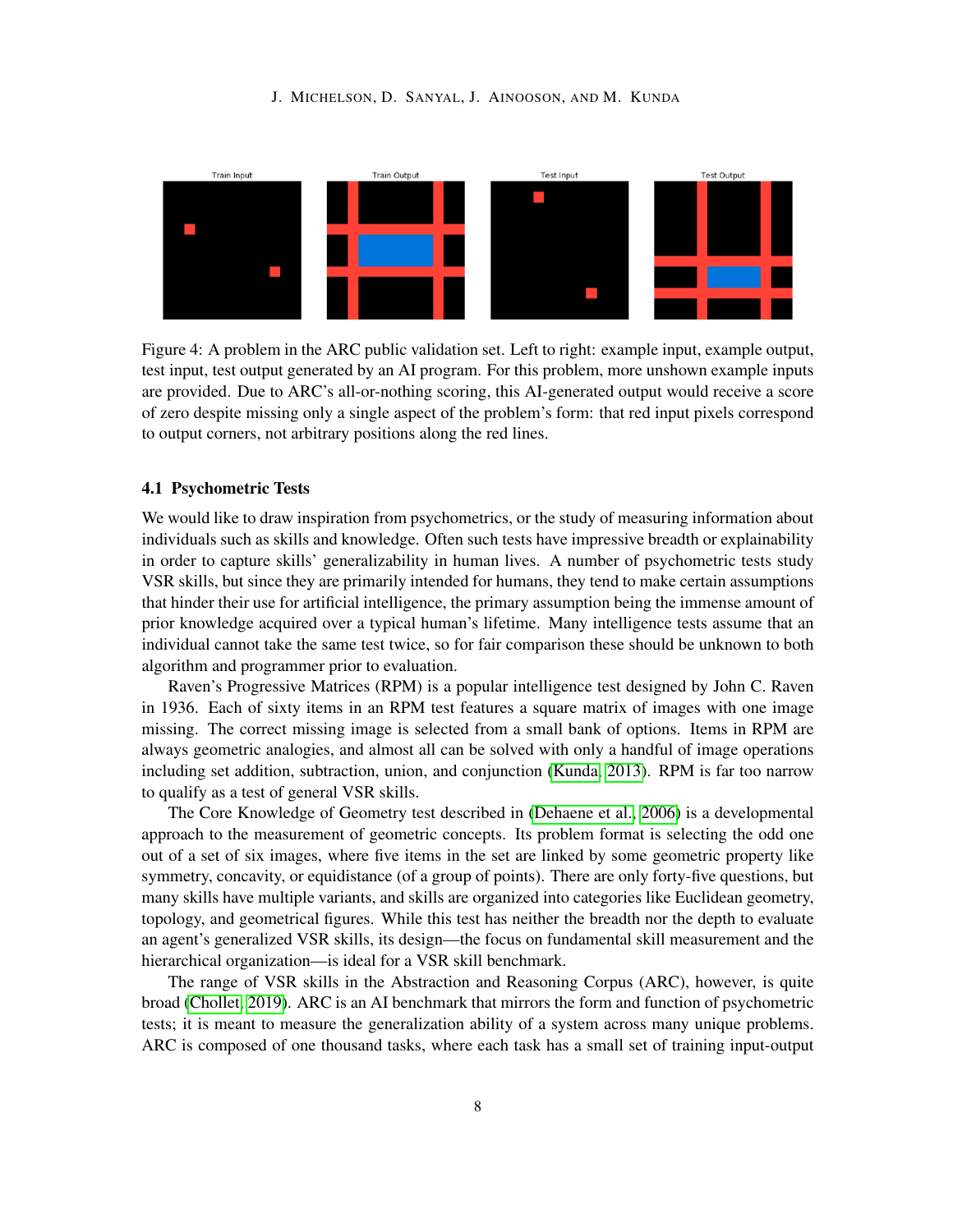pairs and one test pair. Each item in a pair is an image of arbitrary (between one and thirty pixels) size and up to ten colors. Only six-hundred tasks are available for programmers; the rest are unknown for blind evaluation. Although ARC is meant as a measure of a machine's ability to generalize intelligence, it makes heavy use of visuospatial skills. Chollet assumes an intelligent problem solver has already been imbued with certain cognitive priors, including certain classes of VSR skills, basic arithmetic, and causality. As such, individual ARC items might call upon specific VSR skills, but overall ARC requires a higher reasoning component to make decisions regarding which skills should be applied and how. Although ARC's documentation in [Chollet](#page-16-3) [\(2019\)](#page-16-3) describes a number of skill *priors* a system is assumed to have, the list is relatively high-level. Additionally, skill descriptions are not given to individual problems or even groups of problems, so the test's all-or-nothing scoring (as shown in [4\)](#page-7-0) results in—for our developmental purposes—a relatively uninformative test set. ARC images are also small and discrete, so skills designed for these toylike settings would likely not find general-purpose use in real-world tasks.

The current best-performing solution to ARC, after a monetized competition on Kaggle.com, notably makes use of forty-two functions or 142 function variants [\(icecuber, 2020\)](#page-16-4). These functions, each of which uses imageistic input and output, were originally preprogrammed for use in hard-coded solutions to the first one hundred training problems. A solution to each task is generated by a search through combinations of three or four of these functions. Most other high-scoring submissions for the same competition make use of domain-specific languages with hard-coded image functions [\(de Miquel, 2020;](#page-17-7) [Golubev, 2020\)](#page-16-5).

# 4.2 Linguistic VSR and Visual Question Answering

Popularized in Hofstadter's *Gödel, Escher, Bach* [\(Hofstadter et al., 1979\)](#page-16-6), the Bongard problems are a set of one hundred puzzles meant to test visual perception [\(Bongard, 1968\)](#page-15-0). Each problem presents two sets of six images, and the goal is to identify the rule—expressed linguistically that determines whether an item belongs to set  $A$  or set  $B$ . Since solutions are often unique VSR skills, the Bongard Problems have a substantial breadth. A slight modification, adding one item to a Bongard problem that clearly belongs to one set according to the rule, solves the dependence on natural language understanding. The United Kingdom Clinical Aptitude Test (UKCAT) Abstract Reasoning Test is one such test that is used by medical schools in the United Kingdom to select applicants. Like the Bongard Problems, each task features two groups of six items that must be distinguished. Each task has five additional image items which may be assigned to fit into group A, group B, or neither.

Another test format that couples visual cognition and linguistic skills is that of visual question answering [\(Antol et al., 2015;](#page-15-6) [Goyal et al., 2017\)](#page-16-7). The task in these tests is to answer natural language questions about images. The general format of these tests allows for testing a wide range of visual cognitive abilities. For the purpose of studying visual reasoning abilities, datasets like CLEVR [\(Johnson et al., 2017\)](#page-16-8), SHAPES [\(Andreas et al., 2016\)](#page-15-7) and NLVR [\(Suhr et al., 2017\)](#page-17-8) have been developed, in which the questions are geared towards studying *primitive* aspects of visual cognition like counting, spatial relationships and attribute identification. While all these datasets focus on answering natural language questions about synthetic or real-world scenes, a related line of inquiry has been into the topic of diagram understanding. Scientists are able to incorporate and extract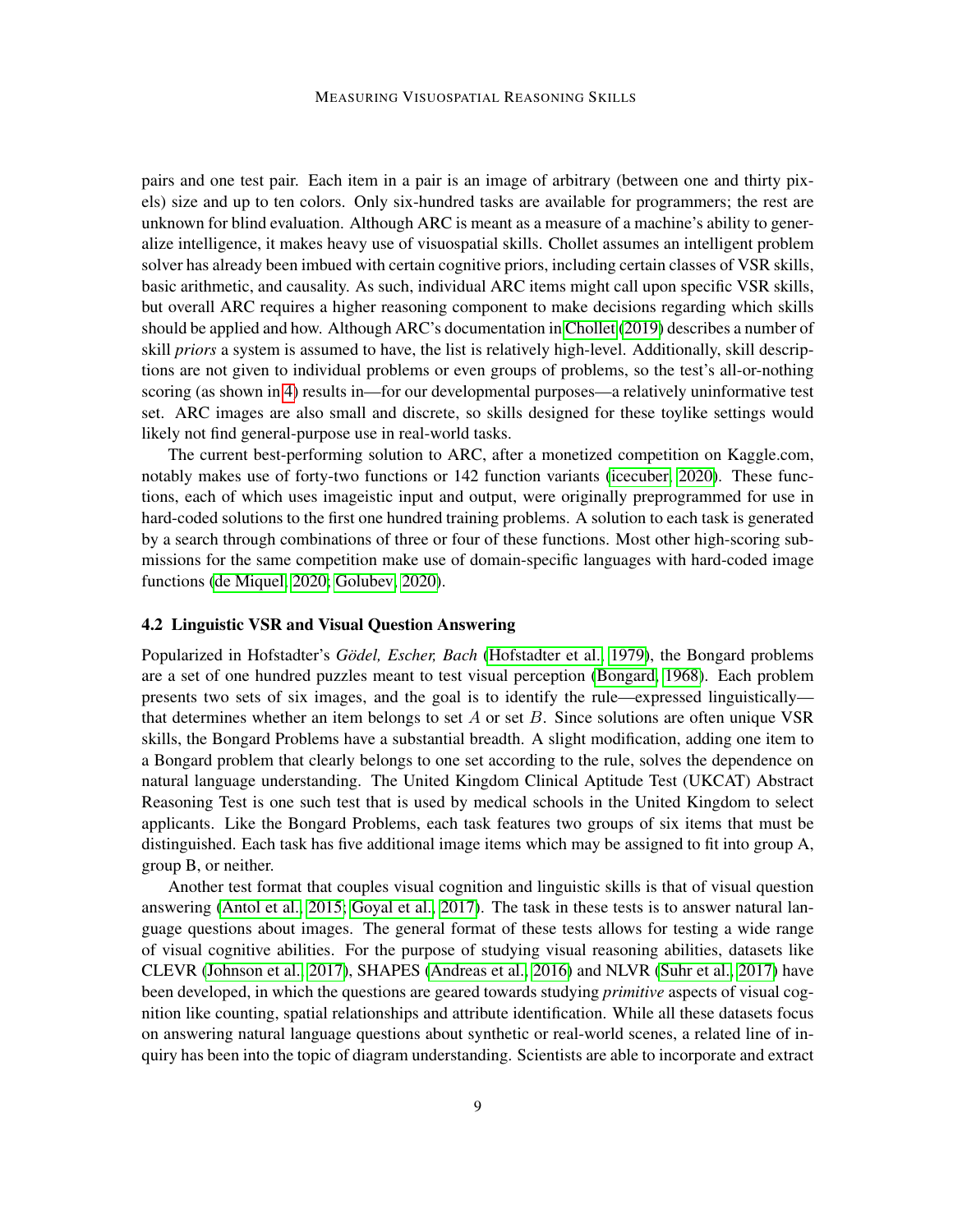a dense amount of information into and from diagrammatic images. Datasets like FigureQA [\(Kahou](#page-16-9) [et al., 2017\)](#page-16-9), FigureSeer [\(Siegel et al., 2016\)](#page-17-9) and AI2D [\(Kembhavi et al., 2016\)](#page-17-10) have been built to test the capabilities of diagram understanding systems. The images in these datasets vary greatly, ranging from middle-school level science diagrams to figures from scientific research publications.

The datasets mentioned above are all extremely useful in the understanding of visual reasoning. However, the solutions of all their tasks necessitate natural language skills. Thus, in a strict sense, they do not test for VSR skills alone.

# 4.3 Qualitative Spatial Reasoning

Qualitative Spatial Reasoning (QSR) involves the solution of visuospatial problems using structured abstract representations like semantic webs instead of with mental imagery [\(Freksa, 1991\)](#page-16-10). Much of VSR is encompassed by QSR, as many VSR strategies involve re-representing imagistic data as descriptions and then reasoning about descriptions. As [Sioutis & Condotta](#page-17-11) [\(2014\)](#page-17-11) point out, "In the literature of qualitative spatial reasoning there has been a severe lack of datasets for experimental evaluation of the reasoners involved", with one exception being the Administrative Geography of Great Britain (Admingeo) dataset [\(Goodwin et al., 2008\)](#page-16-11). Admingeo encodes geographical features of Great Britain using the RDF Schema, a data model that allows for structured resource descriptions. [Lovett et al.](#page-17-12) [\(2007,](#page-17-12) [2010\)](#page-17-13) make use of qualitative spatial representations to solve Raven's Progressive Matrices problems. Ultimately, QSR describes an important set of strategies that may be used to solve VSR problems, so a VSR benchmark could also be used as an empirical test of the general applicability of a qualitative spatial representation.

#### 4.4 VSR using 2D/3D representations

Certain tests in the field of visuospatial reasoning have looked exclusively into the problem of generating 2d images of 3d objects from different perspectives. Tests for mental rotation developed by [Shepard & Metzler](#page-17-14) [\(1971,](#page-17-14) [1988\)](#page-17-15) and [Vandenberg & Kuse](#page-18-2) [\(1978\)](#page-18-2) have helped us understand human cognition much better over the decades. More recently, the Purdue Spatial Visualization Test [\(Guay, 1977\)](#page-16-12) and its revised version developed by [Yoon](#page-18-3) [\(2011\)](#page-18-3) have been used to study 3D mental rotation abilities in individuals.

Recently, [Han et al.](#page-16-0) [\(2020\)](#page-16-0) presented SPARE3D, a dataset of line drawings of three-dimensional objects along with several tasks which test for visual reasoning abilities. The aim of the benchmark is to train machine learning models to reason about 3D objects from 2D line drawings. The dataset attempts to overcome existing bottlenecks in other spatial reasoning datasets by way of its large size, with automated generation of 2D line drawings from 3D CAD models, and the decoupling of visuospatial skills from the use of language. The tasks measure view consistency, camera pose, and shape generation, and each task includes a large number of test items which allows testing for generalization over a large set of diverse objects. Another interesting facet of SPARE3D is the task format: while some tasks are multiple choice, some require the generation of line drawings and 3D point cloud models. These tasks represent a decoupling of VSR skills from high level reasoning required to solve problems and are a useful mechanism of studying specific VSR skills in a systematic bottom-up manner.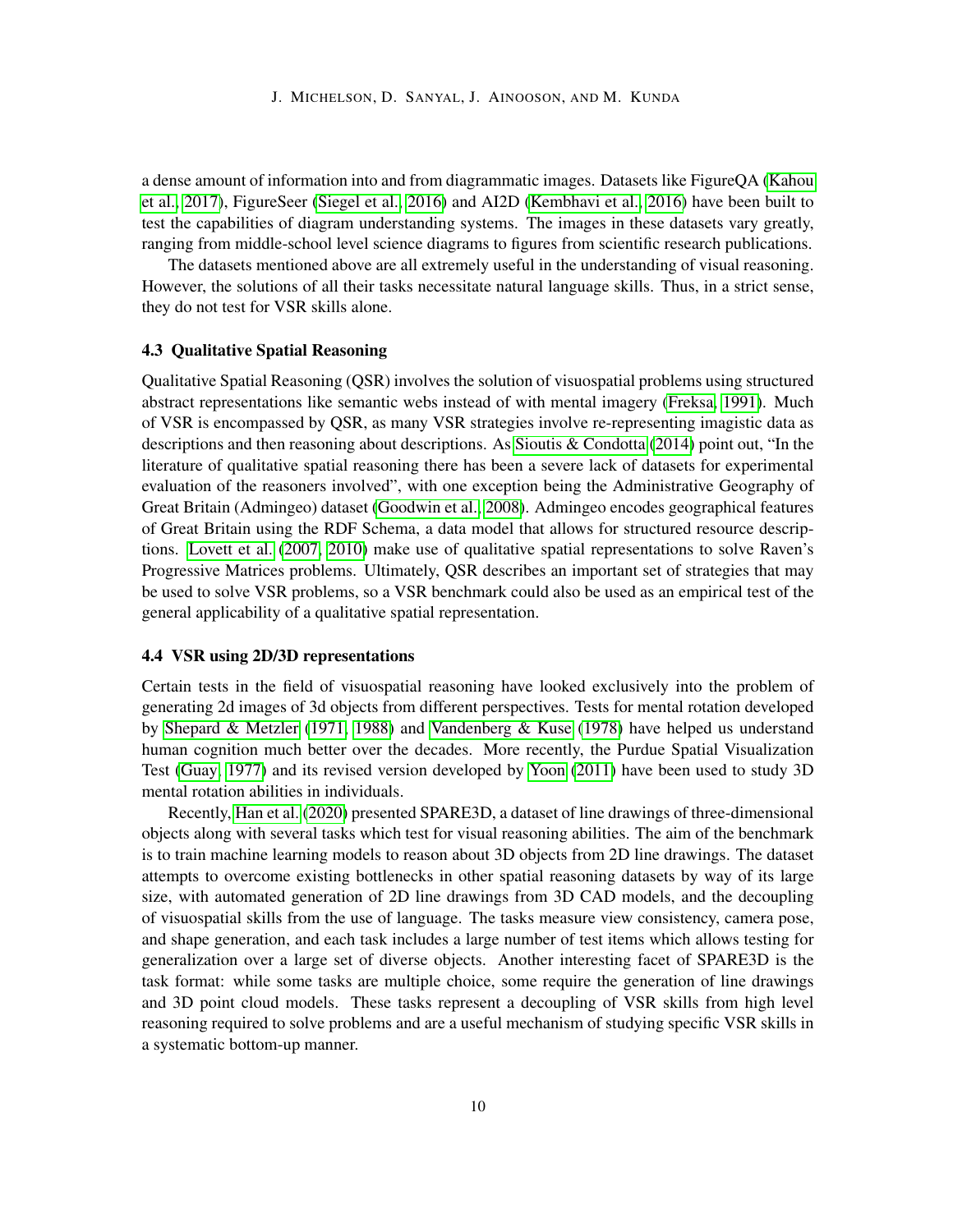### 4.5 Egocentric and Goal-driven AI

For all practical purposes, the real world has three dimensions of space and one of time, so it is no surprise that many systems are designed to navigate 3D environments. A massive body of research is dedicated to the creation of goal-driven, egocentric AI systems, many of which implicitly make use of VSR skills to function. This category includes mapping, navigation, and much of reinforcement learning research. Touchdown [\(Chen et al., 2019\)](#page-16-13) is an RL environment that can be navigated similarly to Google Street View. It contains two tasks: one is navigation from highly-contextual written instructions, and the other is the identification of a specific point in a scene based on a description. Although both tasks clearly require an understanding of natural language, they also emphasize spatial reasoning, as instructions typically involve directions and distances relative to objects.

### 4.6 Video Prediction and Physics Simulation

Humans are inherently capable of reasoning about some physical phenomenon in their surroundings. Such reasoning ability, though limited is present in children and adults irrespective of their cultural and educational background. One possible reason for this could be that humans use their visual experiences from everyday life to create a model of how the physical world functions. As such, a powerful mechanism to study intuitive physics is to study how visual reasoning systems are able to learn rules of physical interaction from visual experience. This has led to the development of several datasets and computational approaches whose goal it is to develop an intuitive understanding of physics. IntPhys [\(Riochet et al., 2018\)](#page-17-16) is a dataset which is designed to test the understanding of four concepts: object permanence, shape constancy, spatio-temporal continuity and energy conservation. The task is to look at videos showing physical interactions of synthetic objects and differentiate between videos which demonstrate one of the concepts and those that do not demonstrate them. Another similar dataset is Bounce [\(Purushwalkam et al., 2019\)](#page-17-17), which consists of several videos of a foam ball bouncing against different surfaces. The task of predicting the trajectory of the ball after collision then requires any model to be able to compensate for different surface characteristics such as friction in order to predict accurately the future trajectory. One of the advantages of these datasets is that the number of datapoints in these systems is large. This might potentially allow the use of new deep learning techniques to try to solve the problem of physics understanding. Another related dataset is the Physics-101 dataset developed by [Wu et al.](#page-18-1) [\(2016\)](#page-18-1). It was developed with the goal of learning physical properties of interacting objects from videos.

Another class of physics reasoning datasets aims to study the ability of an AI agent to learn to reason about physics. The Physical Reasoning benchmark (PhyRe) is a set of two-dimensional, Newtonian physics puzzles with an image initial state and a linguistic goal state [\(Bakhtin et al.,](#page-15-1) [2019\)](#page-15-1). In each item, an agent chooses the position and size of one or two balls to be placed in the 2D environment. After the agent has positioned the ball(s), physics is activated, and the various objects in the scene interact amongst themselves, possibly achieving the goal after some time has passed. PhyRe has considerable depth, featuring a large number of minor variations for each of its problems. Similarly the TOOLS challenge [\(Allen et al., 2019\)](#page-15-2) requires agents to position objects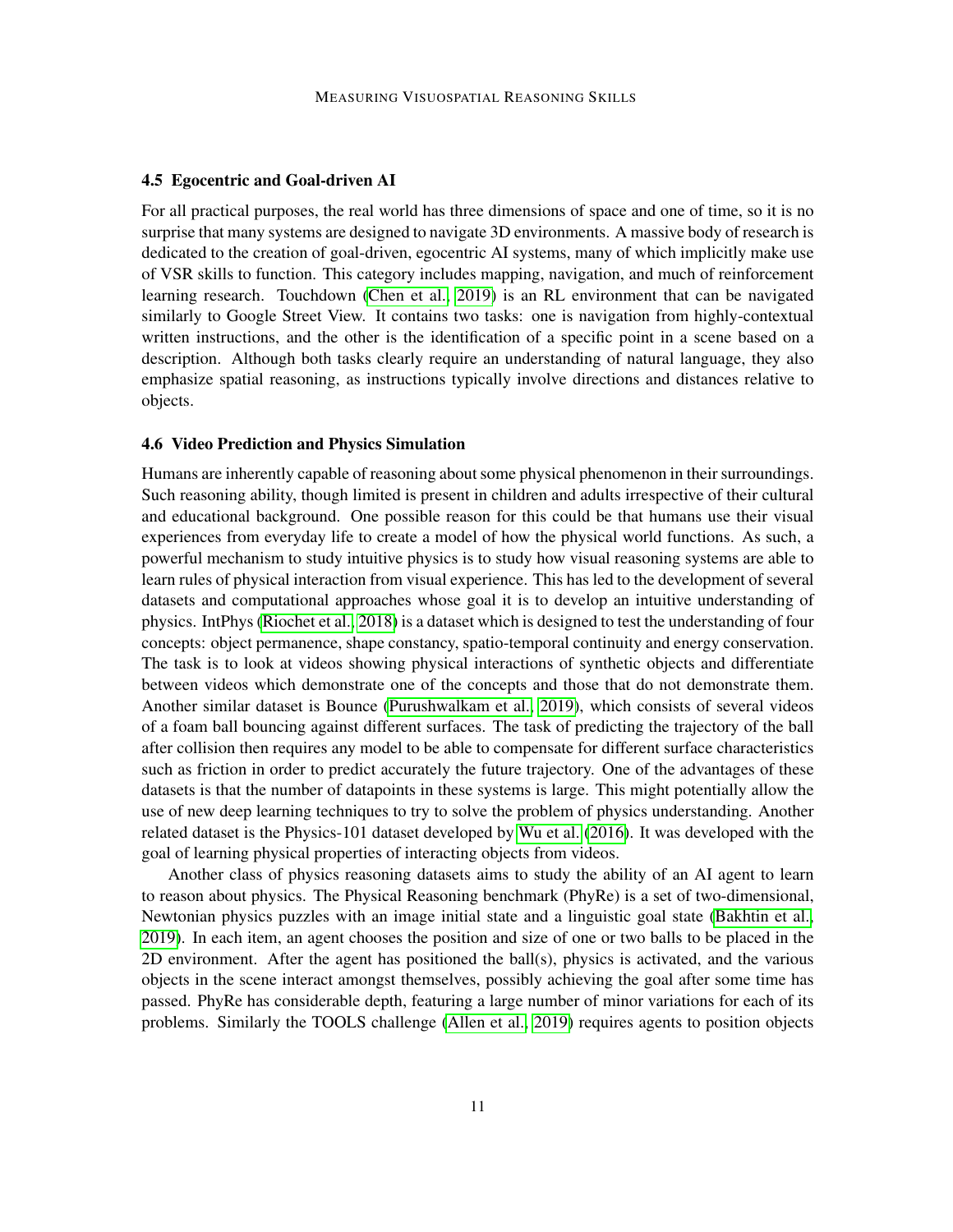in a scene so that the application of laws of physics like gravity leads to a particular goal being achieved.

Apart from these datasets, there are a few which are used for the problem of video prediction. Though not explicitly used for the purpose of understanding intuitive physics, recent research [\(Den](#page-16-14)[ton et al., 2017;](#page-16-14) [Srivastava et al., 2015\)](#page-17-0) has demonstrated that certain rules of physics can be learned through unsupervised learning from videos. Two datasets which are commonly used for this purpose are the moving MNIST and the Bouncing Balls [\(Sutskever et al., 2009\)](#page-18-4) datasets.

### 5. A Proposed Benchmark Design for Isolating Diverse, Low-level Skills

Here we propose a novel VSR benchmark design whose purpose is to fill in the gaps in existing research which we have outlined above. This proposal is not meant to be interpreted as a final design, but we intend to abide by the general format and design principles, which describe an arbitrarily flexible yet developmentally-oriented test, in future work.

# 5.1 Video Prediction from Example

Our chosen problem format is a modified version of video prediction. Given one (or more) example video(s) and an input image, the goal is to predict the next frame(s) in a sequence following the input image. Both the example videos and the input image contain a number of *objects* with identifiable intrinsic *attributes*. The example videos also contain a number of *transformations* which are applied to the objects in the videos; in the case of the Moving subtest, all objects move according to some constant vector. Additional subtests have details that differ slightly to allow for the success of low-level algorithmic solutions. The output frame may always be inferred by applying inferred transformations to the objects in the input frame. Two output formats are provided for different modes of comparison: video prediction (imagistic), and true/false questions of the form *this image follows the input in the sequence*.

#### 5.2 Satisfying design requirements

The primary goal of this test's design is to allow for the creation of problems that test an extensive number of enumerable skills. Domain specificity strongly limits such a goal, as task diversity is often paired with algorithmic flexibility or high-level reasoning, for which the kind of developmental benchmark we propose here should *not* test. To avoid high-level reasoning of this kind, we impose the constraint that all problems must be solvable with the same sufficiently low-level algorithm.

Several design choices explicitly address the breadth requirement. Let us consider the recognition and application of rotation as two different skills which correspond to the receptive and expressive functionalities discussed in Section 3.1. Our goal through the proposed design is to demonstrate flexibility to test for a wide variety of skills and functionalities. To this end, though we do not make commitments to representations and architectures, any system that is competent at this task should internally be able to display both of those mentioned skills. As an example, let us consider a system which performs this functionality in the following simple manner: it first analyses the video it sees and finds possible points of interest. Then, based on its analysis in the previous step, it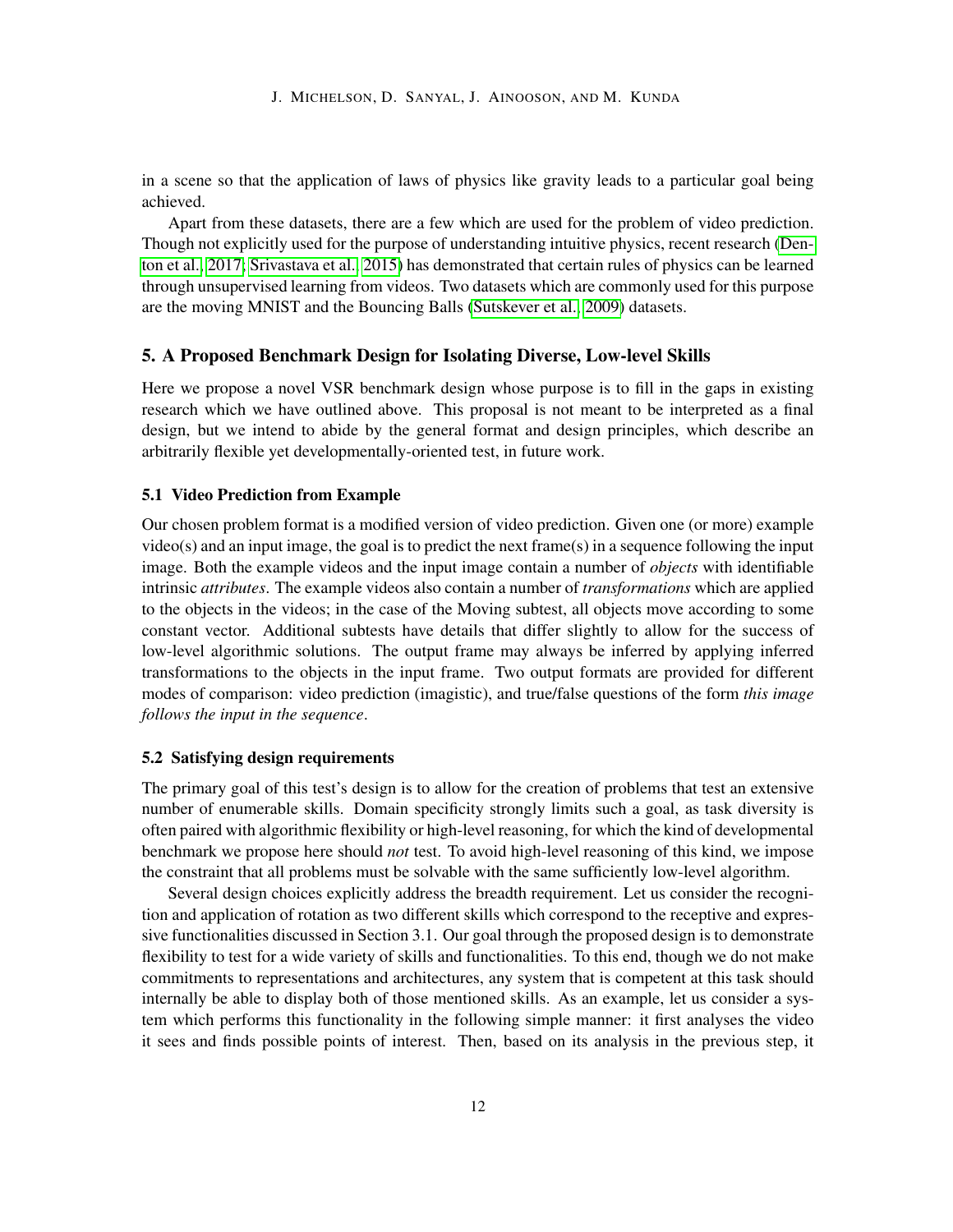

(a) Demonstration Example: The given sequence of frames demonstrate triangles translating towards the left and circles translating downwards. A solver is expected to infer these rules and subsequently apply them.



(b) Video prediction Test Frames. The first frame is provided to the system; the rest should be generated as predictions.



(c) Correctness Evaluation: Which (if any) of these frames might eventually follow the input frame? The correct answers spell a common nickname of the 16th US president.

Figure 5: A Video Prediction from Example item, with one example sequence (a) and two tasks (b) and (c). Real examples would not be restricted to black and white images such as these.

applies the required transformation to generate the subsequent frames. For this system, the test design necessitates modules with the following two functional descriptions: ImagesToDescription and ImagesAndActionToImage. The first module with functional description ImagesToDescription would then be tasked with the perception of rotation from the frames seen, while the second module (ImagesAndActionToImage) would have the task of applying the correct amount of rotation in the subsequent frames. While adhering to these functional descriptions is not mandatory, any system which is competent at this task should, either explicitly or implicitly, perform these or similar functions. In fact, even for a system which uses these functional descriptions, several sub-modules might have use different designs and we leave these entirely as the system designer's choice.

Additionally, a small number of task variants are included in our test. Each task variant is an example of the same functional appearance and high-level task, video prediction from example, but they differ in lower-level distinctions for ease of defining algorithmic solutions. The Motion-3D task addresses 2D-3D image understanding. Motion-R focuses on the ability to recognize extrinsic features. Grouping, Objectness, and Occlusion all approach the robust ability of humans to segregate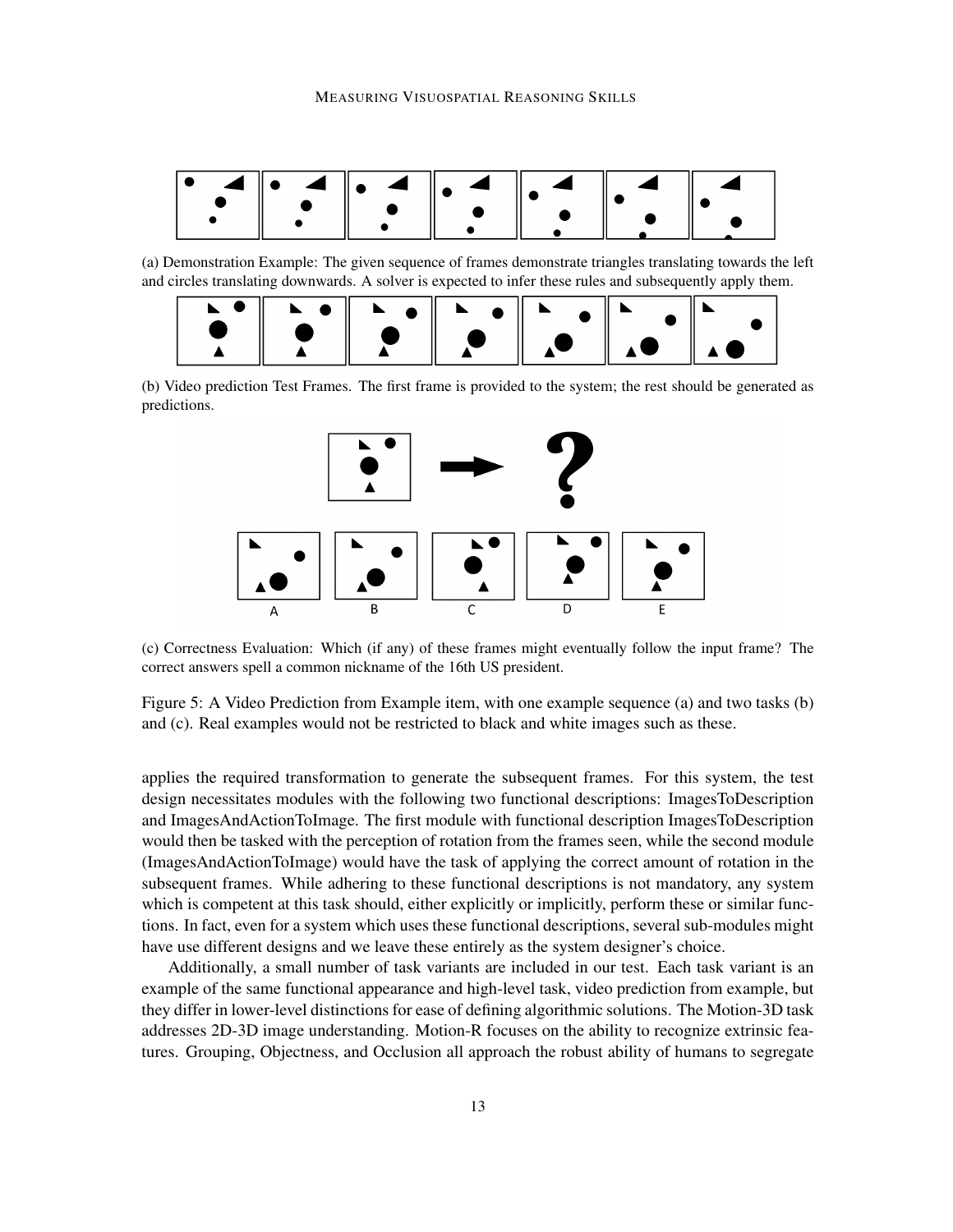#### J. MICHELSON, D. SANYAL, J. AINOOSON, AND M. KUNDA

| Subtest                   | Description                                                        |
|---------------------------|--------------------------------------------------------------------|
| Motion                    | Objects move continuously based on intrinsic or extrinsic features |
| Motion-R                  | Like Motion, but Motion is relative to objects or features         |
| Motion-3D                 | Like Motion, but objects move out of plane                         |
| Grouping                  | Like Motion, but moving "objects" are made of smaller objects      |
| Objectness                | Like Motion, but objects collide and stop upon collision           |
| Occlusion                 | Like Motion, but objects occlude each other                        |
| Geometric Sequences       | Simple geometric patterns, including analogies                     |
| <b>Repeating Patterns</b> | Repetition of a simple rule as in a fractal or tiling              |
| Mixed                     | All of the above                                                   |

Table 1: Nine proposed Video Prediction from Example task variants, designed to cover a wide breadth of skill types outside of those demanded by the high-level task structure. This table is meant to demonstrate how the test can be partitioned into sub-tests to flexibly measure a broad variety of skills without adding a higher-reasoning requirement, since each sub-test has a relatively specific algorithmic solution.

scenes into object-level descriptions. Geometric Sequences and Repeating Patterns both contain discrete transformations. Finally, a large number of explicitly enumerated skills will be built into the problem generator, drawing inspiration from all the tests listed in Section 4.

In addition to task variety, our benchmark will also have consistent visual style variety across all tasks. In all subtests, objects may be silhouettes, outlined cartoons, or even 3D shapes (even for 2D tasks) with varied lighting. As in the task variant distinction, scores will be reported for each of these categories.

Explainability is partially achieved by the aforementioned score reports, which will give researchers detailed reports on algorithms' skills at different task variants, style variants, and individual visuospatial skills. The video prediction will undoubtedly shed some insight as to agents' reasoning capabilities, but we leave the rest of the problem of understanding artificial agents in the hands of their designers.

### 5.3 Weaknesses

Our proposed benchmark is far from an ideal measure of VSR skills. As with all benchmark tests, there are likely unforeseen methods of "cheating," or finding the correct answers in a way that bypasses the intended reasoning process. An explicit detail of our benchmark's design is a desire to require generative, or expressive, skills, yet its primary answer format is multiple choice. Intuitively, its answers seem to require video prediction abilities, but a system that describes image differences linguistically might also succeed.

Procedurally generating the dataset with software has many upsides, including uniform sampling of spaces, guaranteed representation of each skill, and the dataset's size; but generation also has downsides. Most obviously, since the data is generated on a computer, it will not contain photorealistic images. Our synthetic dataset cannot be compared to the incredibly noisy, varied, and high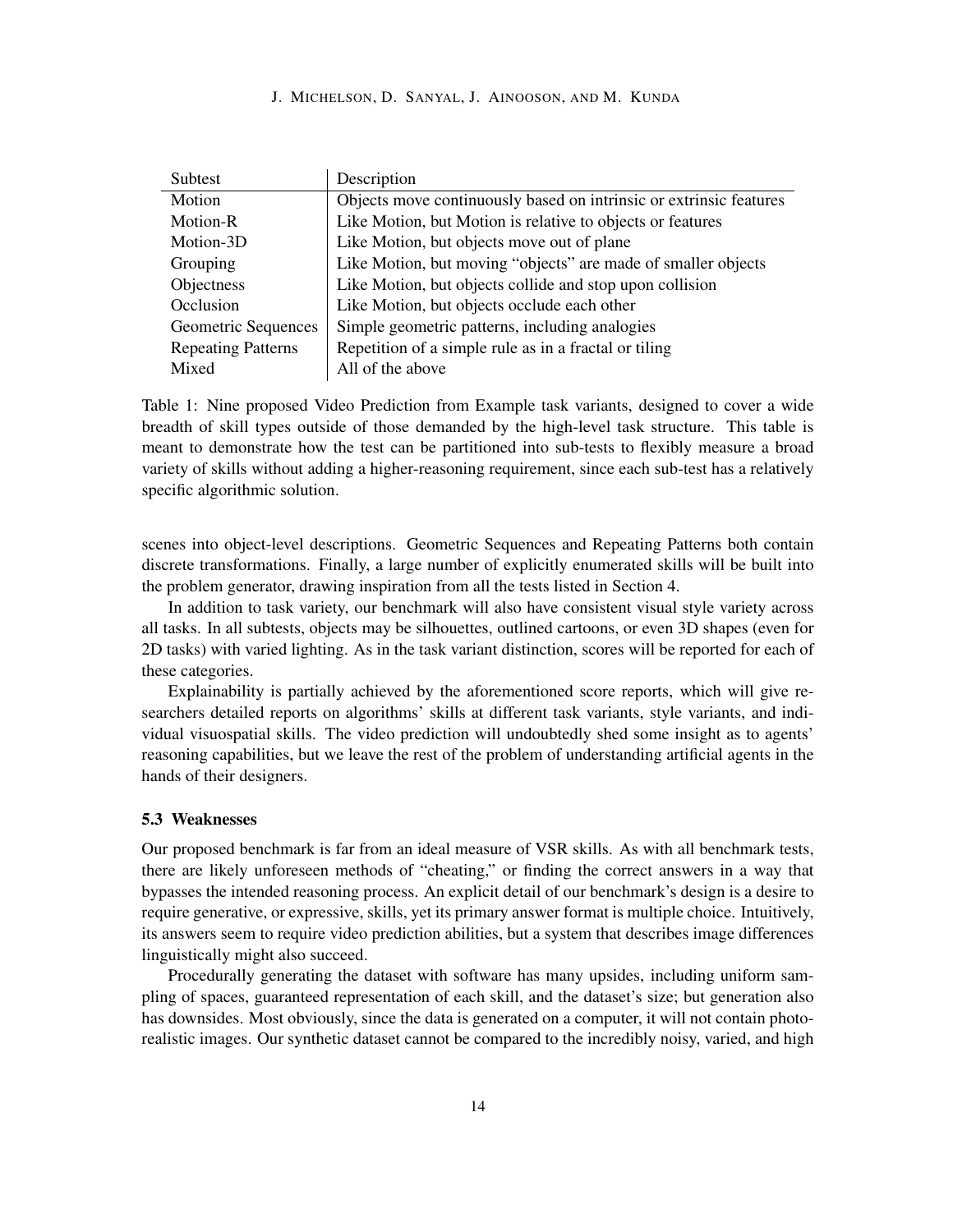resolution inputs of humans' and animals' everyday sensory experiences, so we cannot claim its solutions will generalize nearly as well. That said, we expect that it will retain much of its use as a test set, so systems trained with real-world data might still be evaluated with sufficient skill transfer.

Aside from the richness of the human sensory experience, we also possess a number of specialized skills that this dataset makes no attempt to measure. Among these are large-scale object recognition, face detection, and the ability to recognize foot trails in forests, as well as a menagerie of abilities that fail the domain specificity requirement.

The breadth and depth of our proposed benchmark is limited by the creativity of its designers. A seemingly limitless vocabulary of VSR skills may be enumerated with enough thought. Axes of variation added for the purpose of depth are also arbitrarily expressive. Since we wish for a dense sampling of their space, the size of our dataset grows exponentially for each added axis.

### 5.4 Similarity to Existing Tests

Although a union of existing tests could certainly help with either breadth or depth, simple unioning of existing tests would not be sufficient for a developmental VSR benchmark, since most existing tests lack adequate breadth, depth, explainability, or domain specificity. Combining two tests as their union would essentially miss out on the rich space of problems interpolated between the two tests. For example, imagine a union of the tasks in the Spare3D dataset with the Bongard Problems. The goal of such a union might be to have Bongard-like problems with the depth and explainability of the Spare3D representations, but a simple union of the two datasets would not produce this outcome, without giving additional effort into generating new problems that combine properties of each test.

The test we have outlined in Sections 5.1—5.3 bears much resemblance to the task presented by Moving MNIST and similar tests from the video prediction and physics understanding literature [\(Srivastava et al., 2015;](#page-17-0) [Hsieh et al., 2018;](#page-16-15) [Denton et al., 2017;](#page-16-14) [Allen et al., 2019;](#page-15-2) [Bakhtin et al.,](#page-15-1) [2019;](#page-15-1) [Riochet et al., 2018\)](#page-17-16), the primary distinction being that the test sequence for each section has only one starting frame. Salient features in the initial sequence of our proposed test must be extracted just like features in Bongard Problem sets and ARC example pairs. In the future, datasets like Moving MNIST might be used more often as toy datasets like how MNIST is used today. Unlike the Bongard Problems and ARC, each enumerated skill tested by our benchmark is intended to be recruited in multiple examples under many circumstances.

# 6. Future work

No small dataset can capture the breadth and depth of skills required for VSR. For this reason, we are interested in the applicability of egocentric video datasets as repositories of prior experience for artificially intelligent agents solving our (and others') VSR tasks. Likewise, we expect that training on other VSR benchmark datasets will transfer specific universal skills that we hope to measure. Can we empirically characterize any visuospatial dataset in terms of its teaching power for different machine learning systems? Can machine learning systems be characterized by their ability to transfer learned VSR abilities, in terms of both breadth (inter-skill) and depth (intra-skill)?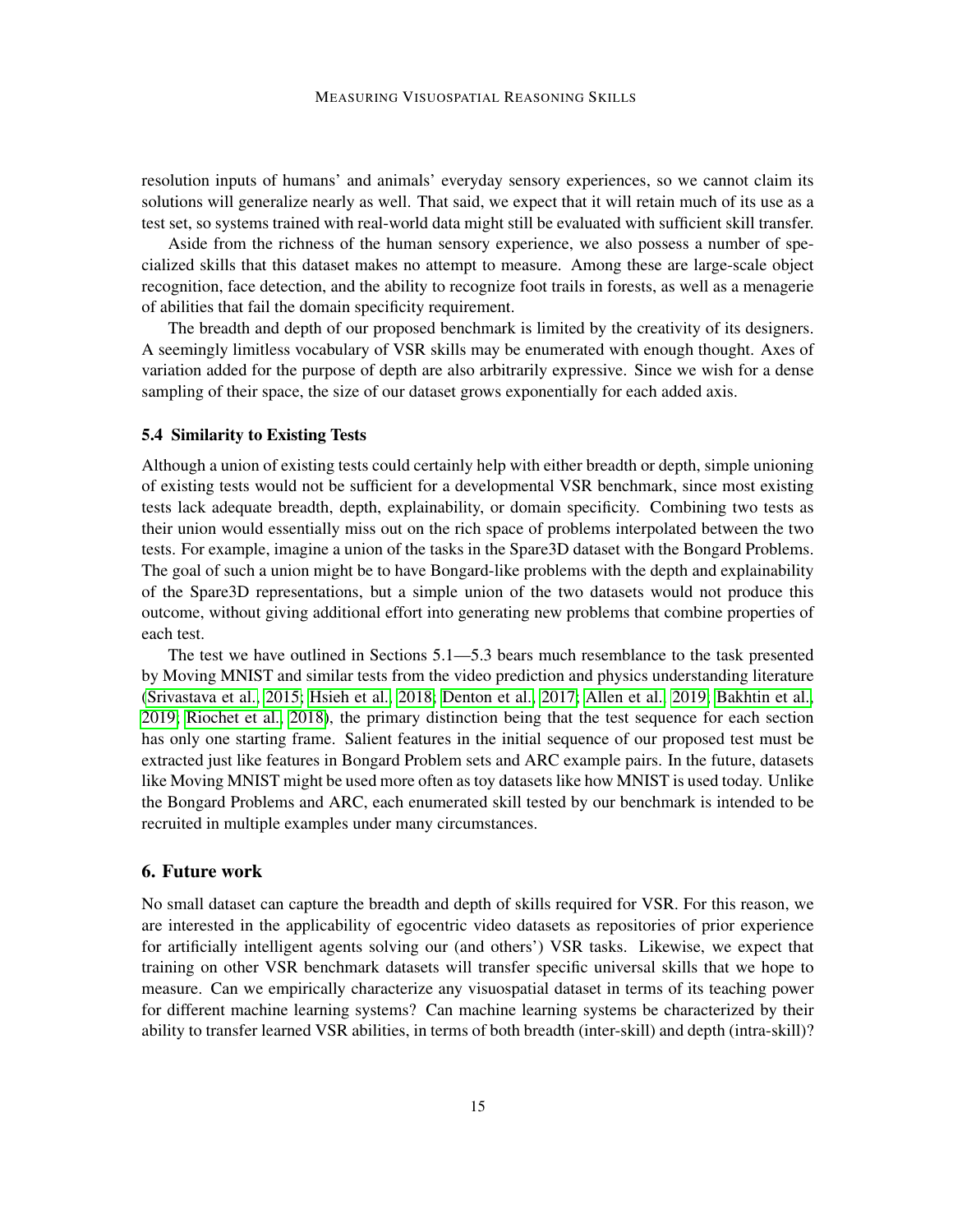As mentioned in Section 3.4, factor analysis is a useful tool for the design and interpretation of psychometric tests. To our knowledge, the same principles have not been applied to cognitive systems. After all, the thought processes of such systems are often known, so characterizing them in terms of "latent" variables seems pointless. As hypothesized factors guide the development of human psychometric tests, so too might they improve the design of future versions of AI benchmarks. Latent factors have the potential to describe individual questions, benchmark sub-categories, and even complete benchmarks more thoroughly than trivial concepts like average score.

We also mentioned the proximity of our research to that of QSR and other lines of knowledgebased AI research that may have been or may be hampered by a lack of comprehensive and largescale benchmark datasets. A future version of our benchmark dataset could be generated including schematic descriptions of each image. This way, it can be used for multiple QSR tasks including translation from images to schemas, translation from schemas to images, and a novel dataset of schematic questions to be answered by QSR systems.

### Acknowledgements

We would like to thank David Crandall, Linda Smith, and Chen Yu for a discussion of this research, and also the anonymous reviewers for their helpful feedback. This work was supported in part by NSF BCS Award #1730044 and NSF DGE Award #1922697 through the Neurodiversity Inspired Science and Engineering (NISE) NSF Research Traineeship (NRT) program.

# References

- <span id="page-15-2"></span>Allen, K. R., Smith, K. A., & Tenenbaum, J. B. (2019). The tools challenge: Rapid trial-and-error learning in physical problem solving. *arXiv preprint arXiv:1907.09620*.
- <span id="page-15-4"></span>Anders, W. (1968). *Nasa image as08-14-2383*. NASA. From [http://www.hq.nasa.gov/](http://www.hq.nasa.gov/office/pao/History/alsj/a410/AS8-14-2383HR.jpg) [office/pao/History/alsj/a410/AS8-14-2383HR.jpg](http://www.hq.nasa.gov/office/pao/History/alsj/a410/AS8-14-2383HR.jpg).
- <span id="page-15-7"></span>Andreas, J., Rohrbach, M., Darrell, T., & Klein, D. (2016). Neural module networks. *Proceedings of the IEEE Conference on Computer Vision and Pattern Recognition* (pp. 39–48).
- <span id="page-15-6"></span>Antol, S., Agrawal, A., Lu, J., Mitchell, M., Batra, D., Zitnick, C. L., & Parikh, D. (2015). VQA: Visual Question Answering. *International Conference on Computer Vision (ICCV)*.
- <span id="page-15-1"></span>Bakhtin, A., van der Maaten, L., Johnson, J., Gustafson, L., & Girshick, R. (2019). Phyre: A new benchmark for physical reasoning. *Advances in Neural Information Processing Systems* (pp. 5083–5094).
- <span id="page-15-0"></span>Bongard, M. M. (1968). *The recognition problem*. Technical report, Foreign technology div Write-Patterson AFB Ohio.
- <span id="page-15-3"></span>Bottou, L. (2014). From machine learning to machine reasoning. *Machine learning*, *94*, 133–149.
- <span id="page-15-5"></span>Chakraborty, S., et al. (2017). Interpretability of deep learning models: a survey of results. *2017 IEEE SmartWorld, Ubiquitous Intelligence & Computing, Advanced & Trusted Computed, Scalable Computing & Communications, Cloud & Big Data Computing, Internet of People and Smart City Innovation (SmartWorld/SCALCOM/UIC/ATC/CBDCom/IOP/SCI)* (pp. 1–6). IEEE.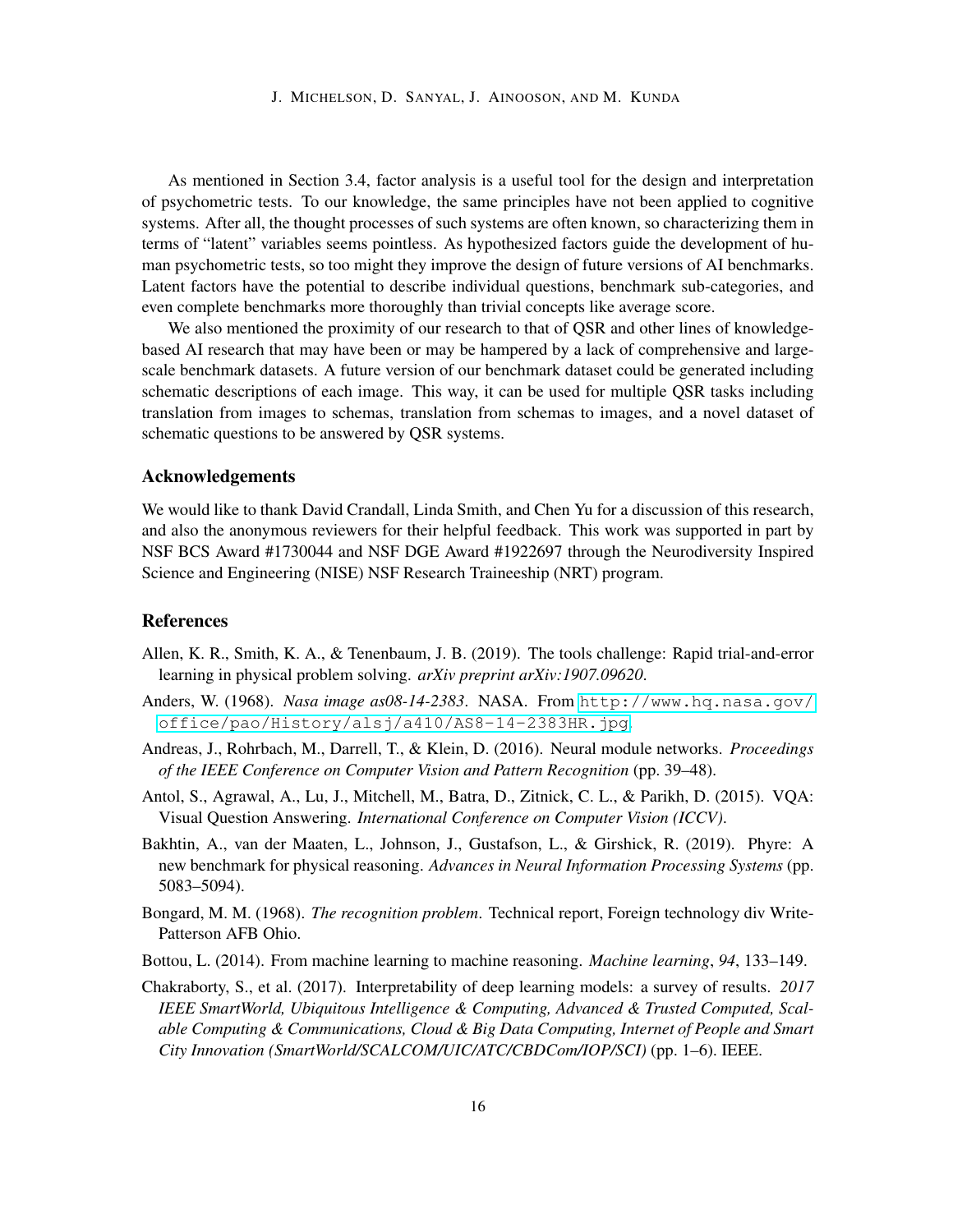- <span id="page-16-13"></span>Chen, H., Suhr, A., Misra, D., Snavely, N., & Artzi, Y. (2019). Touchdown: Natural language navigation and spatial reasoning in visual street environments. *Proceedings of the IEEE Conference on Computer Vision and Pattern Recognition* (pp. 12538–12547).
- <span id="page-16-3"></span>Chollet, F. (2019). The measure of intelligence. *arXiv preprint arXiv:1911.01547*.
- <span id="page-16-2"></span>Dehaene, S., Izard, V., Pica, P., & Spelke, E. (2006). Core knowledge of geometry in an amazonian indigene group. *Science*, *311*, 381–384. From [https://science.sciencemag.org/](https://science.sciencemag.org/content/311/5759/381) [content/311/5759/381](https://science.sciencemag.org/content/311/5759/381).
- <span id="page-16-14"></span>Denton, E. L., et al. (2017). Unsupervised learning of disentangled representations from video. *Advances in neural information processing systems* (pp. 4414–4423).
- <span id="page-16-10"></span>Freksa, C. (1991). Qualitative spatial reasoning. In *Cognitive and linguistic aspects of geographic space*, 361–372. Springer.
- <span id="page-16-5"></span>Golubev, V. (2020). 3rd place[short preview+code]. From [https://www.kaggle.com/c/](https://www.kaggle.com/c/abstraction-and-reasoning-challenge/discussion/154305) [abstraction-and-reasoning-challenge/discussion/154305](https://www.kaggle.com/c/abstraction-and-reasoning-challenge/discussion/154305).
- <span id="page-16-11"></span>Goodwin, J., Dolbear, C., & Hart, G. (2008). Geographical linked data: The administrative geography of great britain on the semantic web. *Transactions in GIS*, *12*, 19–30.
- <span id="page-16-7"></span>Goyal, Y., Khot, T., Summers-Stay, D., Batra, D., & Parikh, D. (2017). Making the v in vqa matter: Elevating the role of image understanding in visual question answering. *Proceedings of the IEEE Conference on Computer Vision and Pattern Recognition* (pp. 6904–6913).
- <span id="page-16-12"></span>Guay, R. (1977). Purdue spatial visualization test-visualization of rotations. *W. Lafayette, IN. Purdue Research Foundation*.
- <span id="page-16-0"></span>Han, W., Xiang, S., Liu, C., Wang, R., & Feng, C. (2020). Spare3d: A dataset for spatial reasoning on three-view line drawings. *arXiv preprint arXiv:2003.14034*.
- <span id="page-16-1"></span>Haxby, J. V., Horwitz, B., Ungerleider, L. G., Maisog, J. M., Pietrini, P., & Grady, C. L. (1994). The functional organization of human extrastriate cortex: a pet-rcbf study of selective attention to faces and locations. *Journal of Neuroscience*, *14*, 6336–6353.
- <span id="page-16-6"></span>Hofstadter, D. R., et al. (1979). *Gödel, escher, bach: an eternal golden braid*, volume 13. Basic books New York.
- <span id="page-16-15"></span>Hsieh, J.-T., Liu, B., Huang, D.-A., Fei-Fei, L. F., & Niebles, J. C. (2018). Learning to decompose and disentangle representations for video prediction. *Advances in Neural Information Processing Systems* (pp. 517–526).
- <span id="page-16-4"></span>icecuber (2020). 1st place solution. From [https://www.kaggle.com/c/](https://www.kaggle.com/c/abstraction-and-reasoning-challenge/discussion/154597) [abstraction-and-reasoning-challenge/discussion/154597](https://www.kaggle.com/c/abstraction-and-reasoning-challenge/discussion/154597).
- <span id="page-16-8"></span>Johnson, J., Hariharan, B., van der Maaten, L., Fei-Fei, L., Lawrence Zitnick, C., & Girshick, R. (2017). Clevr: A diagnostic dataset for compositional language and elementary visual reasoning. *The IEEE Conference on Computer Vision and Pattern Recognition (CVPR)*.
- <span id="page-16-9"></span>Kahou, S. E., Michalski, V., Atkinson, A., Kádár, Á., Trischler, A., & Bengio, Y. (2017). Figureqa: An annotated figure dataset for visual reasoning. *arXiv preprint arXiv:1710.07300*.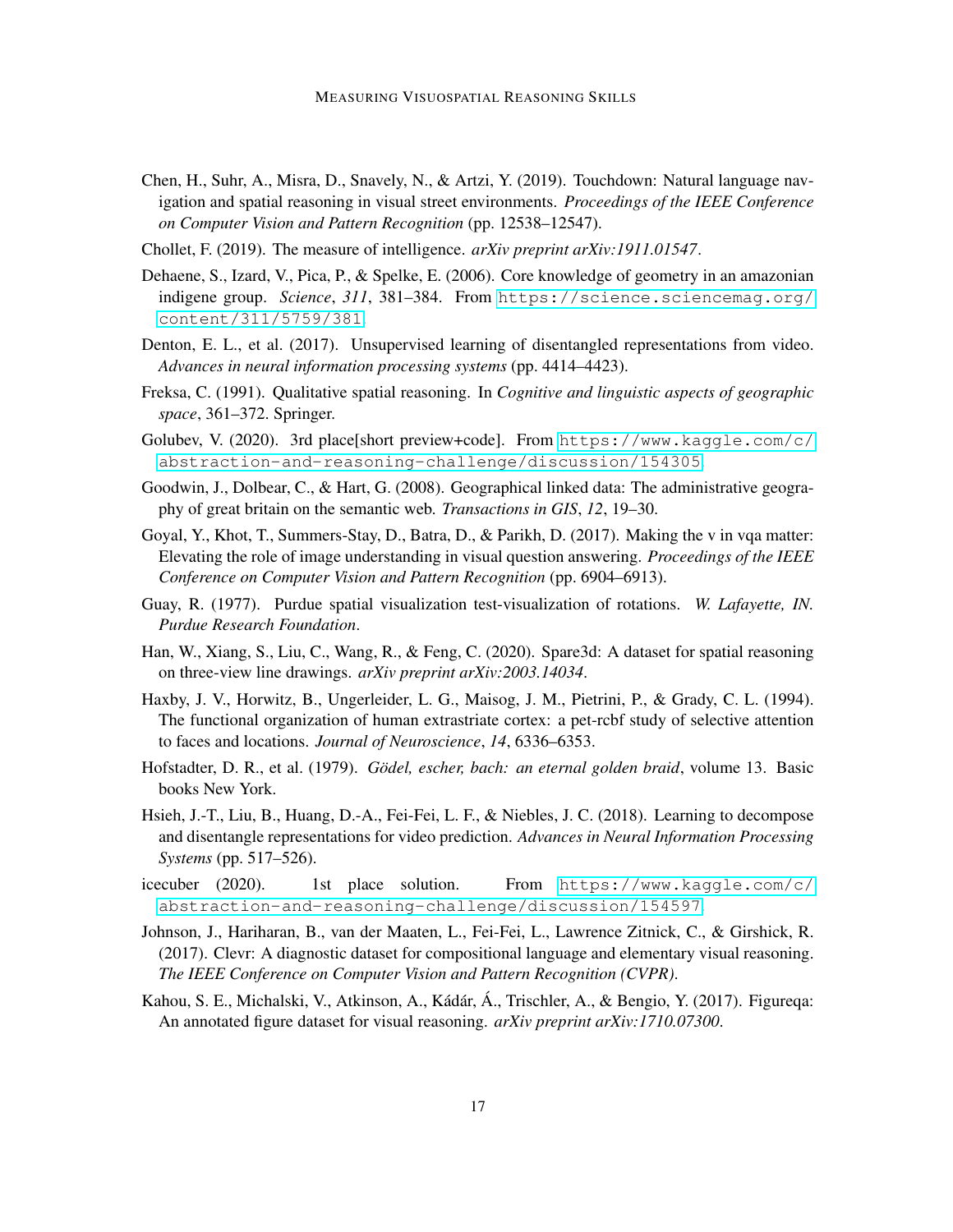J. MICHELSON, D. SANYAL, J. AINOOSON, AND M. KUNDA

- <span id="page-17-10"></span>Kembhavi, A., Salvato, M., Kolve, E., Seo, M., Hajishirzi, H., & Farhadi, A. (2016). A diagram is worth a dozen images. *European Conference on Computer Vision* (pp. 235–251). Springer.
- <span id="page-17-6"></span>Kunda, M. (2013). *Visual problem solving in autism, psychometrics, and ai: the case of the raven's progressive matrices intelligence test*. Doctoral dissertation, Georgia Institute of Technology.
- <span id="page-17-4"></span>Langley, P., et al. (2011). The changing science of machine learning. *Machine Learning*, *82*, 275– 279.
- <span id="page-17-1"></span>Linn, M. C., & Petersen, A. C. (1985). Emergence and characterization of sex differences in spatial ability: A meta-analysis. *Child development*, (pp. 1479–1498).
- <span id="page-17-12"></span>Lovett, A., Forbus, K., & Usher, J. (2007). Analogy with qualitative spatial representations can simulate solving raven's progressive matrices. *Proceedings of the Annual Meeting of the Cognitive Science Society*.
- <span id="page-17-13"></span>Lovett, A., Forbus, K., & Usher, J. (2010). A structure-mapping model of raven's progressive matrices. *Proceedings of the Annual Meeting of the Cognitive Science Society*.
- <span id="page-17-7"></span>de Miquel, A. (2020). Our contribution to the 2nd place solution. From [https://www.kaggle.](https://www.kaggle.com/c/abstraction-and-reasoning-challenge/discussion/154391) [com/c/abstraction-and-reasoning-challenge/discussion/154391](https://www.kaggle.com/c/abstraction-and-reasoning-challenge/discussion/154391).
- <span id="page-17-5"></span>Newcombe, N. S., & Shipley, T. F. (2015). Thinking about spatial thinking: New typology, new assessments. In *Studying visual and spatial reasoning for design creativity*, 179–192. Springer.
- <span id="page-17-17"></span>Purushwalkam, S., Gupta, A., Kaufman, D. M., & Russell, B. (2019). Bounce and learn: Modeling scene dynamics with real-world bounces. *arXiv preprint arXiv:1904.06827*.
- <span id="page-17-16"></span>Riochet, R., Castro, M. Y., Bernard, M., Lerer, A., Fergus, R., Izard, V., & Dupoux, E. (2018). Intphys: A framework and benchmark for visual intuitive physics reasoning. *arXiv preprint arXiv:1803.07616*.
- <span id="page-17-2"></span>Roid, G. H., & Miller, L. J. (1997). Leiter international performance scale-revised (leiter-r). *Wood Dale, IL: Stoelting*.
- <span id="page-17-3"></span>Russakovsky, O., et al. (2015). Imagenet large scale visual recognition challenge. *International journal of computer vision*, *115*, 211–252.
- <span id="page-17-14"></span>Shepard, R. N., & Metzler, J. (1971). Mental rotation of three-dimensional objects. *Science*, *171*, 701–703.
- <span id="page-17-15"></span>Shepard, S., & Metzler, D. (1988). Mental rotation: effects of dimensionality of objects and type of task. *Journal of experimental psychology: Human perception and performance*, *14*, 3.
- <span id="page-17-9"></span>Siegel, N., Horvitz, Z., Levin, R., Divvala, S., & Farhadi, A. (2016). Figureseer: Parsing resultfigures in research papers. *European Conference on Computer Vision* (pp. 664–680). Springer.
- <span id="page-17-11"></span>Sioutis, M., & Condotta, J.-F. (2014). Tackling large qualitative spatial networks of scale-free-like structure. *Hellenic Conference on Artificial Intelligence* (pp. 178–191). Springer.
- <span id="page-17-0"></span>Srivastava, N., Mansimov, E., & Salakhudinov, R. (2015). Unsupervised learning of video representations using lstms. *International conference on machine learning* (pp. 843–852).
- <span id="page-17-8"></span>Suhr, A., Lewis, M., Yeh, J., & Artzi, Y. (2017). A corpus of natural language for visual reasoning. *55th Annual Meeting of the Association for Computational Linguistics (2)* (pp. 217–223).